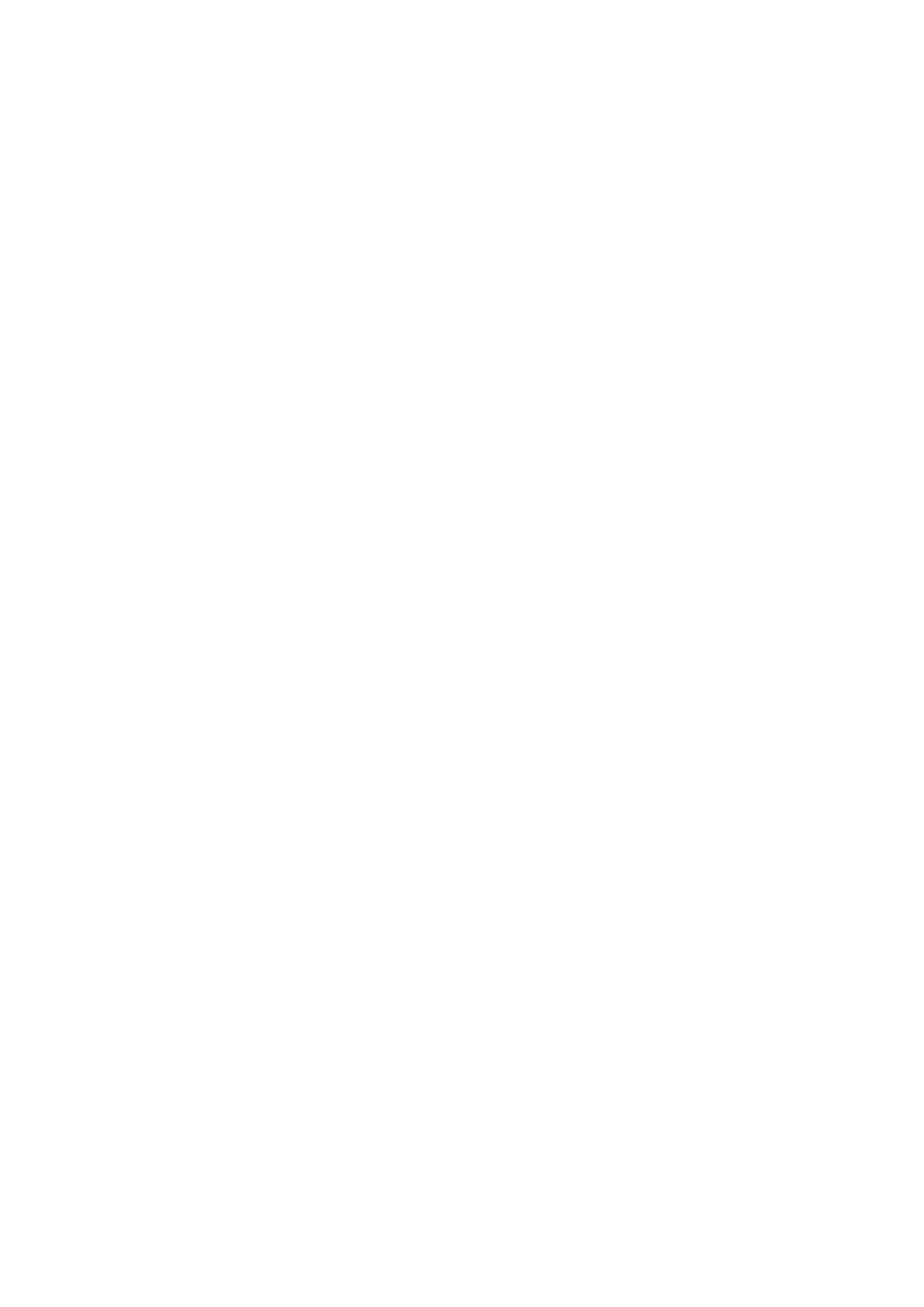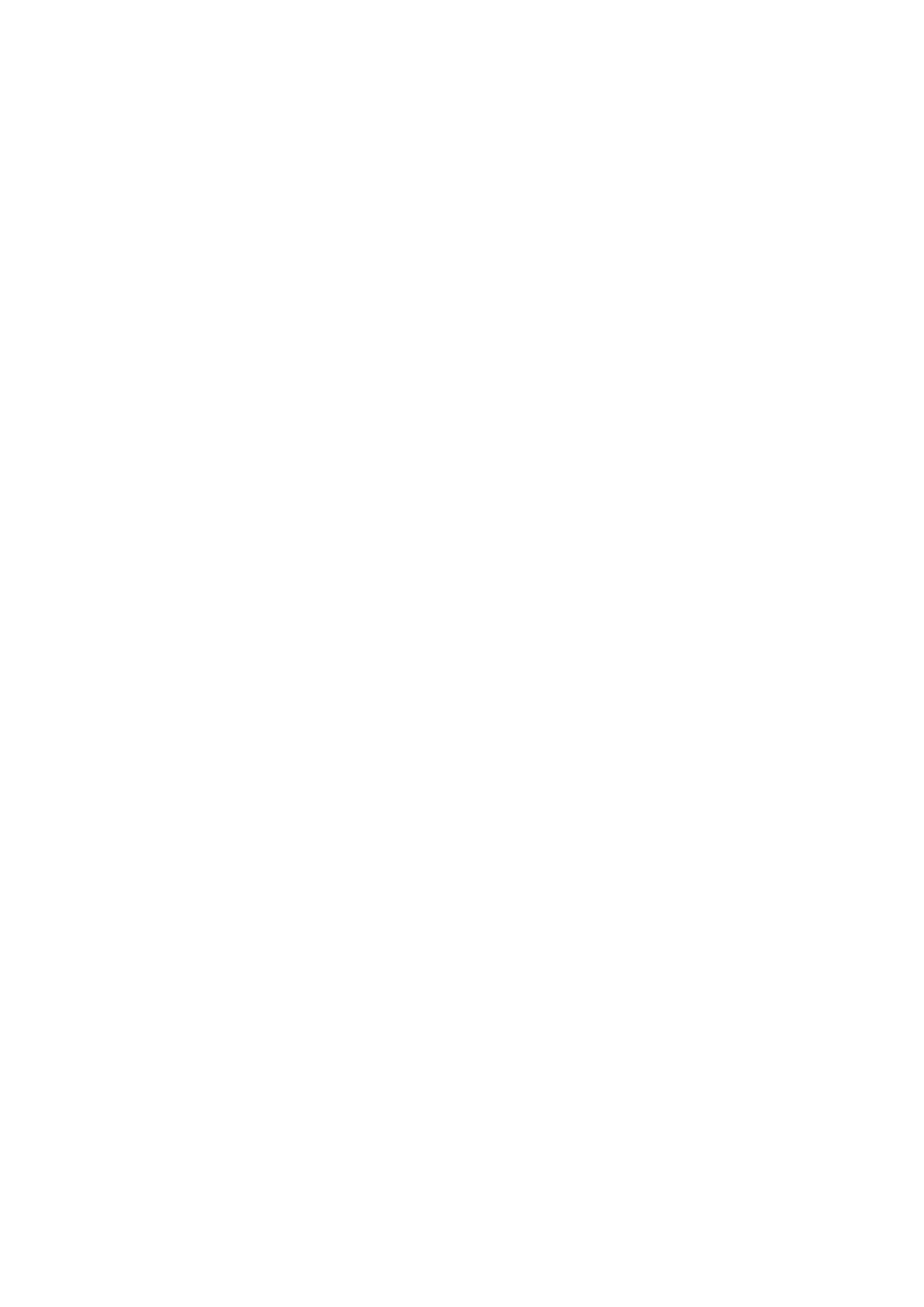# **List of contents**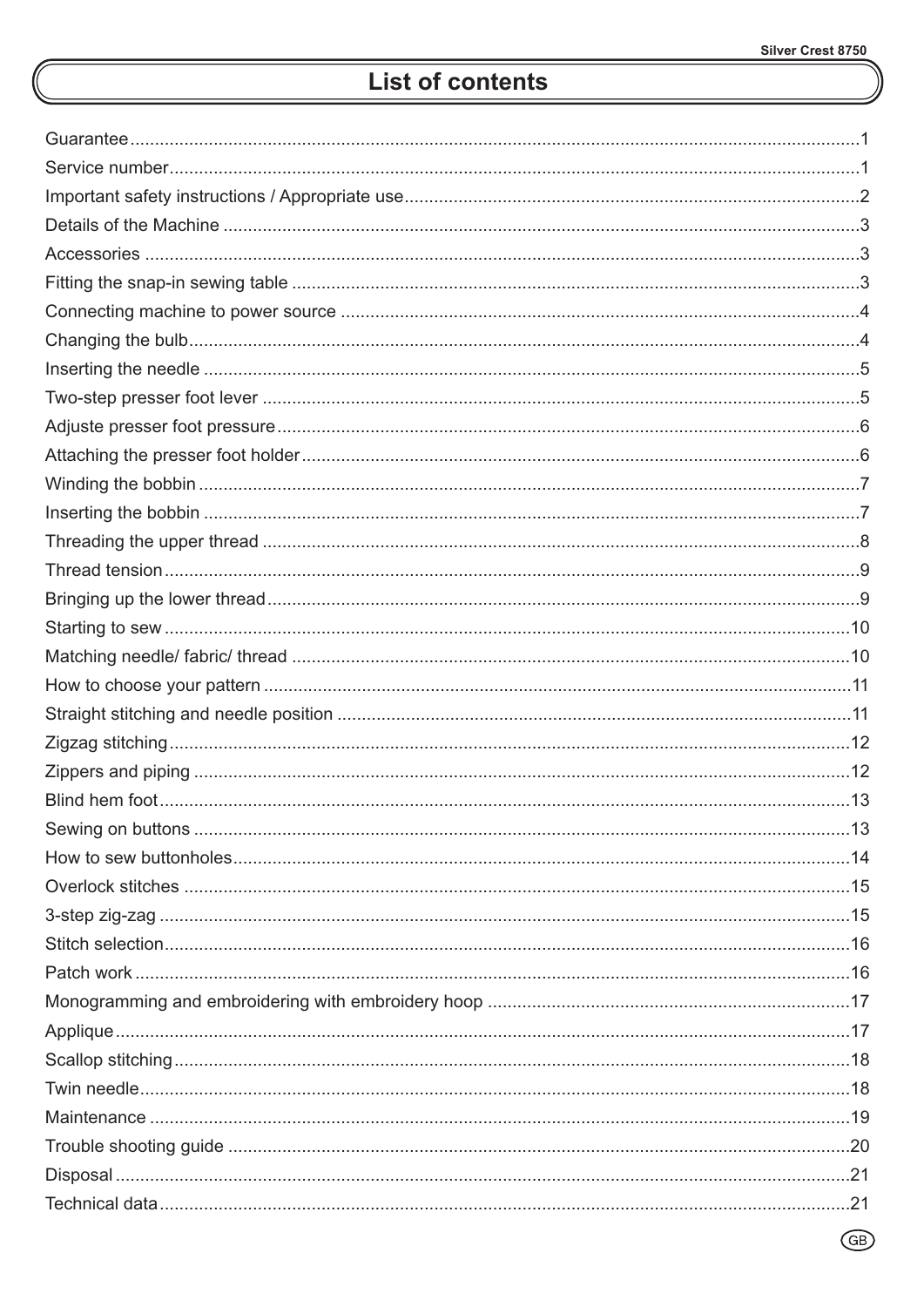### **Guarantee**

Congratulations on the purchase of your sewing machine.You have bought a top quality product which has been manufactured with great care.

These Operating Instructions contain all you need to know about using your sewing machine.

We hope you enjoy your sewing machine and wish you Success.

#### **GUARANTEE**

There is a three year quarantee on this device starting from the purchase date. The device was inspected carefully and thoroughly before delivery.

Please keep your receipt as proof of purchase. In case of a guarantee complaint, please call your service centre.

This is the only way to ensure free shipment of your goods to us.

The guarantee scope only covers material or manufacturing defects, it does not cover wear parts or damage to fragile parts e.g. switches. The product is only intended for private and not commercial use.

In the event of misuse or improper handling, force or any kind of intervention, which has not been performed by our service office, the guarantee will lapse.

This guarantee does not limit your statutory rights.

### **Service number**

These Operating Instructions cannot cover all possible applications.

For more information or in case of problems not covered or inadequately covered in these Operating Instructions, please contact the service number +442030244354

Service-Address: Crown Technics GmbH Lerchenstrasse 2 DE-74226 Nordheim

GB)

**Please keep these Operating Instructions in a safe place and pass on to any future users.**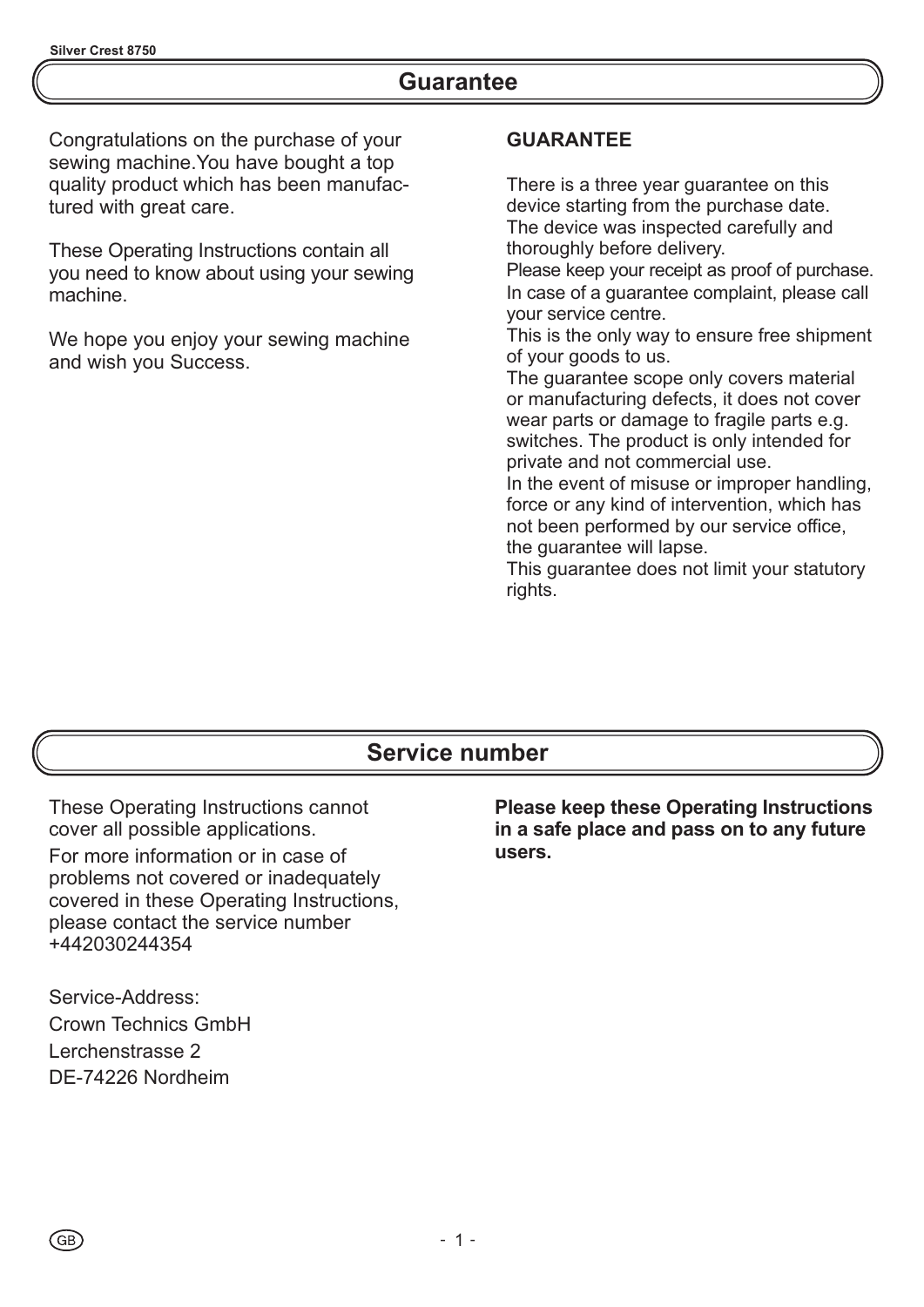# **Important safety instructions / Appropriate use**

When using an electrical appliance, basic safety should always be followed, including the following: Read all instructions before using this sewing machine.

### **DANGER - To reduce the risk of electric shock:**

- 1. An appliance should never be left unattended when plugged in.
- 2. Always unplug this appliance from the electric outlet immediately after using and before cleaning.
- 3. Always unplug before replacing the lamp. Replace bulb with same type rated 10 watts (110-120V area) or 15 watts (220-240V area).

#### **WARNING - To reduce the risk of burns, fire, electric shock, or injury to persons:**

- 1. Do not allow to be used as a toy. Close attention is necessary when this appliance is used by or near children.
- 2. Use this appliance only for its intended use as described in this manual. Use only attachments recommended by the manufacturer as contained in this manual.
- 3. Never operate this appliance if it has a damaged cord or plug, if it is not working properly, if it has been dropped or damaged, or dropped into water. Return the appliance to the nearest authorized dealer or service center for examination, repair, electrical or mechanical adjustment.
- 4. Never operate the appliance with any air openings blocked. Keep ventilation openings of the sewing machine and foot controller free from accumulation of lint, dust, and loose cloth.
- 5. Keep fingers away from all moving parts. Special care is required around the sewing machine needle.
- 6. Always use the proper needle plate. The wrong plate can cause the needle to break.
- 7. Do not use bent needles.
- 8. Do not pull or push fabric while stitching. It may deflect the needle causing it to break.
- 9. Switch the sewing machine off ("O") when making any adjustments in the needle area, such as threading needle, changing needle, threading bobbin, or changing presser foot, and the like.
- 10. Always unplug sewing machine from the electrical outlet when removing covers, lubricating, or when making any other user servicing adjustments mentioned in the instruction manual.
- 11. Never drop or insert any object into any opening.
- 12. Do not use outdoors.
- 13. Do not operate where aerosol spray products are being used or where oxygen is being administered.
- 14. To disconnect, turn all controls to the off ("O") position, then remove plug from outlet.
- 15. Do not unplug by pulling on cord. To unplug, grasp the plug, not the cord.
- 16. The sound pressure level under normal operating conditions is 75dB(A).
- 17. Please turn off the machine or unplug when the machine is not operating properly.
- 18. Never place anything on the foot controller.
- 19. If the supply cord that is fixed with foot controller is damaged, it must be replaced by the manufacturer or its service agent or a similar qualified person in order to avoid a hazard.
- 20. This appliance is not intended for use by persons (including children) with reduced physical, sensory or mental capabilities, or lack of experience and knowledge, unless they have been given supervision or instruction concerning use of the appliance by a person responsible for their safety.
- 21. Children should be supervised to ensure that they do not play with the appliance.

### **SAVE THESE INSTRUCTIONS**

This sewing machine is intended for household use only.

#### **Appropriate use**

The sewing machine is **intended** ...

- for use as a movable machine,
- for sewing of typical household textiles and ...
- only for private household use.

The sewing machine is **not intended** ...

- to be installed at a fixed location,
- for processing of other materials (e.g. leather or other heavy materials such as tent or sail fabrics)
- for commercial or industrial use.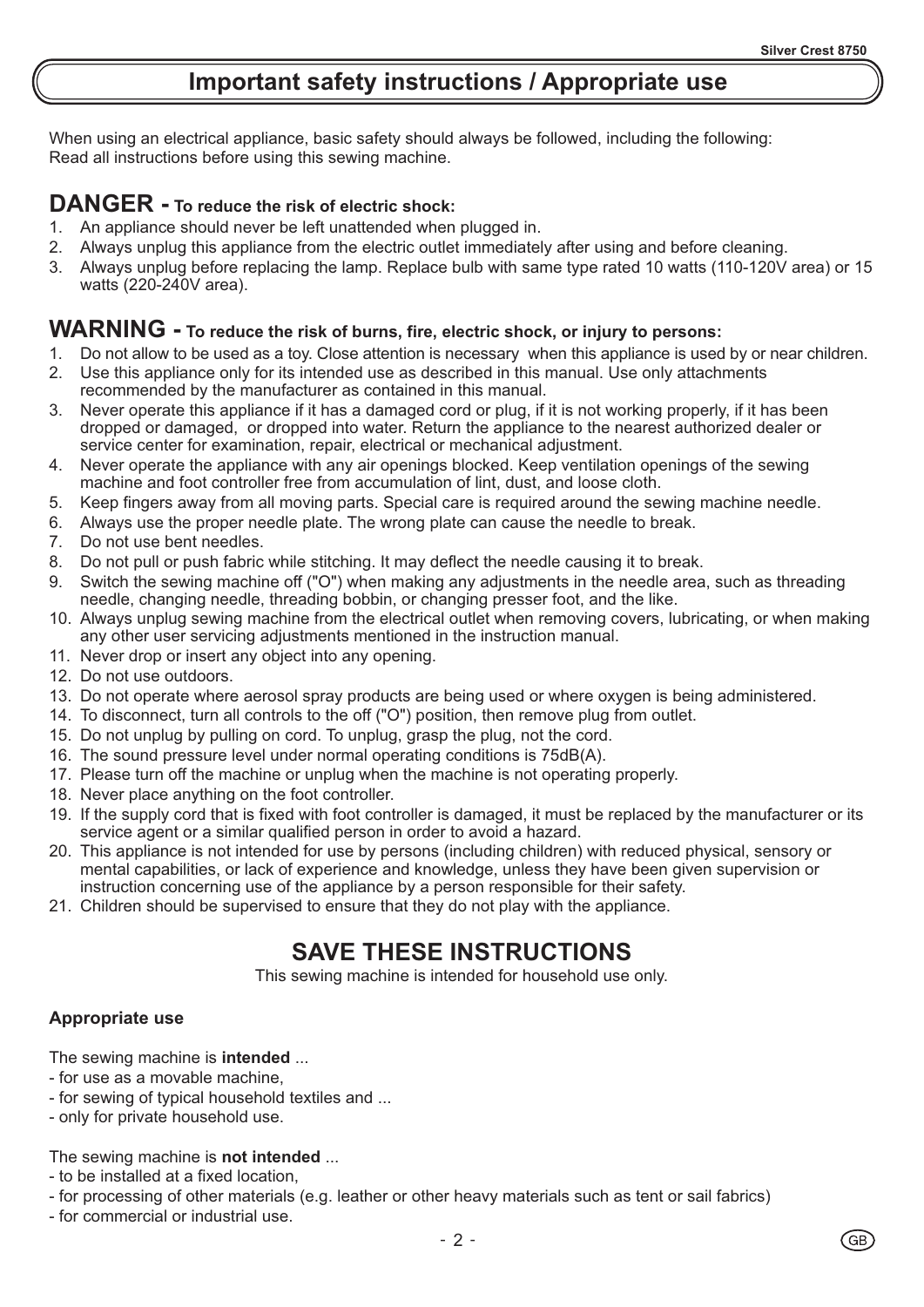### **Details of the machine**

- 1. Stitch width dial
- 2. Thread tension dial
- 3. Thread take-up lever
- 4. Presser foot
- 5. Needle plate
- 6. Sewing table
- 7. Bobbin winder stopper
- 8. Stitch length dial
- 9. Stitch display
- 10. Reverse sewing lever
- 11. Presser foot pressure
- 12. Thread cutting
- 13.Handle
- 14. Bobbin winder spindle
- 15. Spool pin
- 16. Hand wheel
- 17. Patten selector dial
- 18. Power switch
- 19. Main plug socket
- 20. Bobbin thread guide
- 21. Presser foot lifter
- 22. Upper thread guide

### **Accessories**

- a . All purpose foot
- b. Zipper foot
- c. Button sewing foot
- d. Buttonhole foot
- e. Blind hem foot
- f. Needle threader
- g. Bobbin (3x)
- h. Spool pin felt (2x)
- i. Oil bottle
- j. Pack of needles (3x)
- k. Twin needle
- l. L-screwdriver
- m. Screwdriver (L&S)
- n. Threads (3x)
- o. Seam ripper/ brush
- p. Darning plate
- q. Edge/ quilting guide

### **Installing the snap-in sewing table**



Keep the snap-in sewing table horizontal, and push it in the direction of the arrow. The inside of the snap-in sewing table can be utilized as an accessory box.

To open, flip cover down as shown.

GB)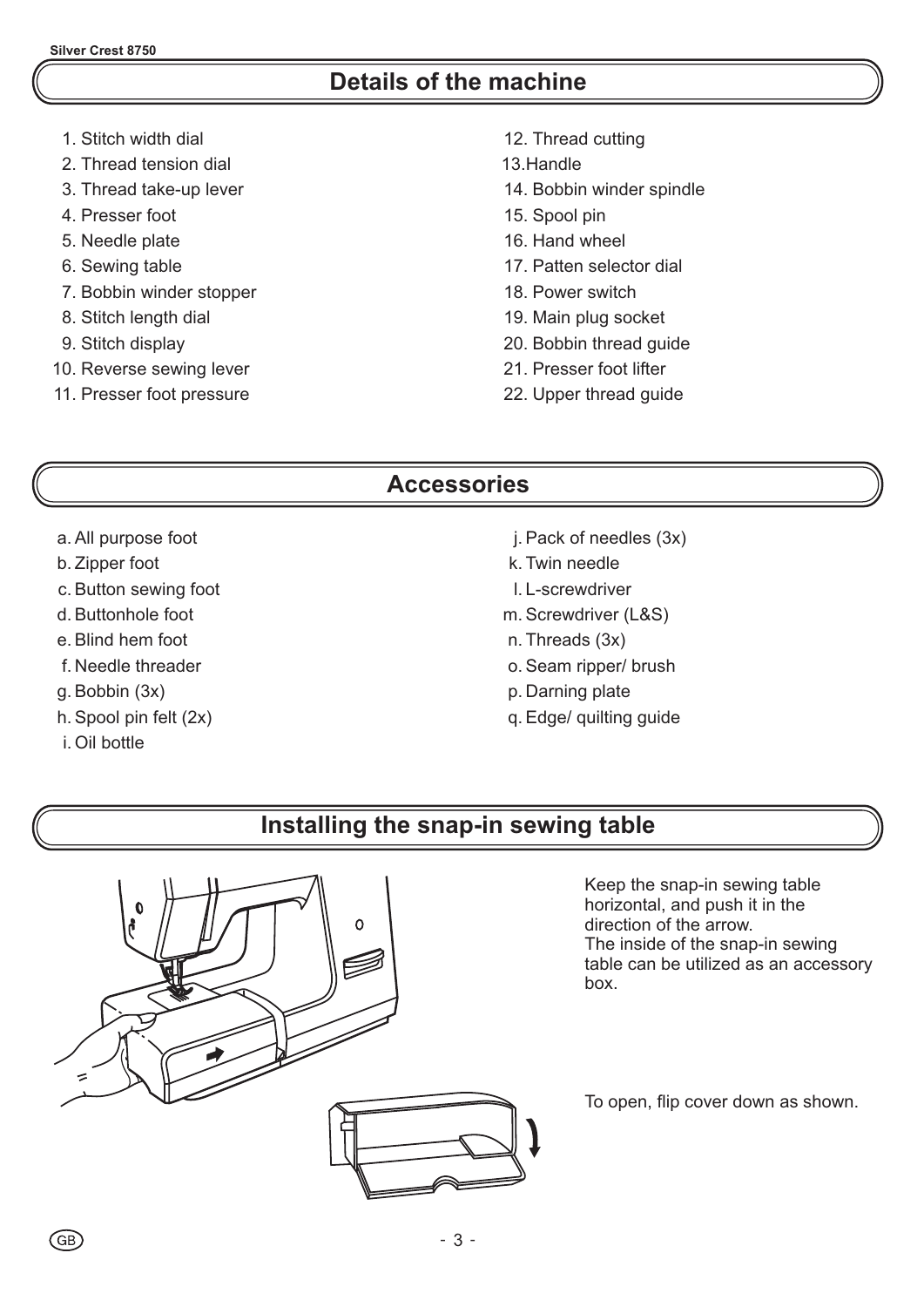### **Connecting machine to power source**





#### **Attention:**

Unplug power cord when machine is not in use.

#### **Attention:**

Consult a qualified electrician if in doubt as to connect machine to power source. Unplug power cord when machine is not in use.

The foot control must be used with the appliance by KD-2902 (220-240V area) manufactured by FDM (zhejiang founder motor corporation ltd, China)

Connect the machine to a power source as illustrated.

#### **Sewing light**

Press main switch (A) for power and light on.  $(" | " )$ 

#### **Foot control**

Foot control regulates the sewing speed.

### **Changing the bulb**



Disconnect the machine from the power supply by removing the plug from the main socket!

- Loosen screw (A) as illustrated.
- Remove the cover (B).
- Unscrew the bulb and fit new one (C).
- Replace the cover and tighten screw.

#### **Should there be any problem. Ask your local dealer for advice.**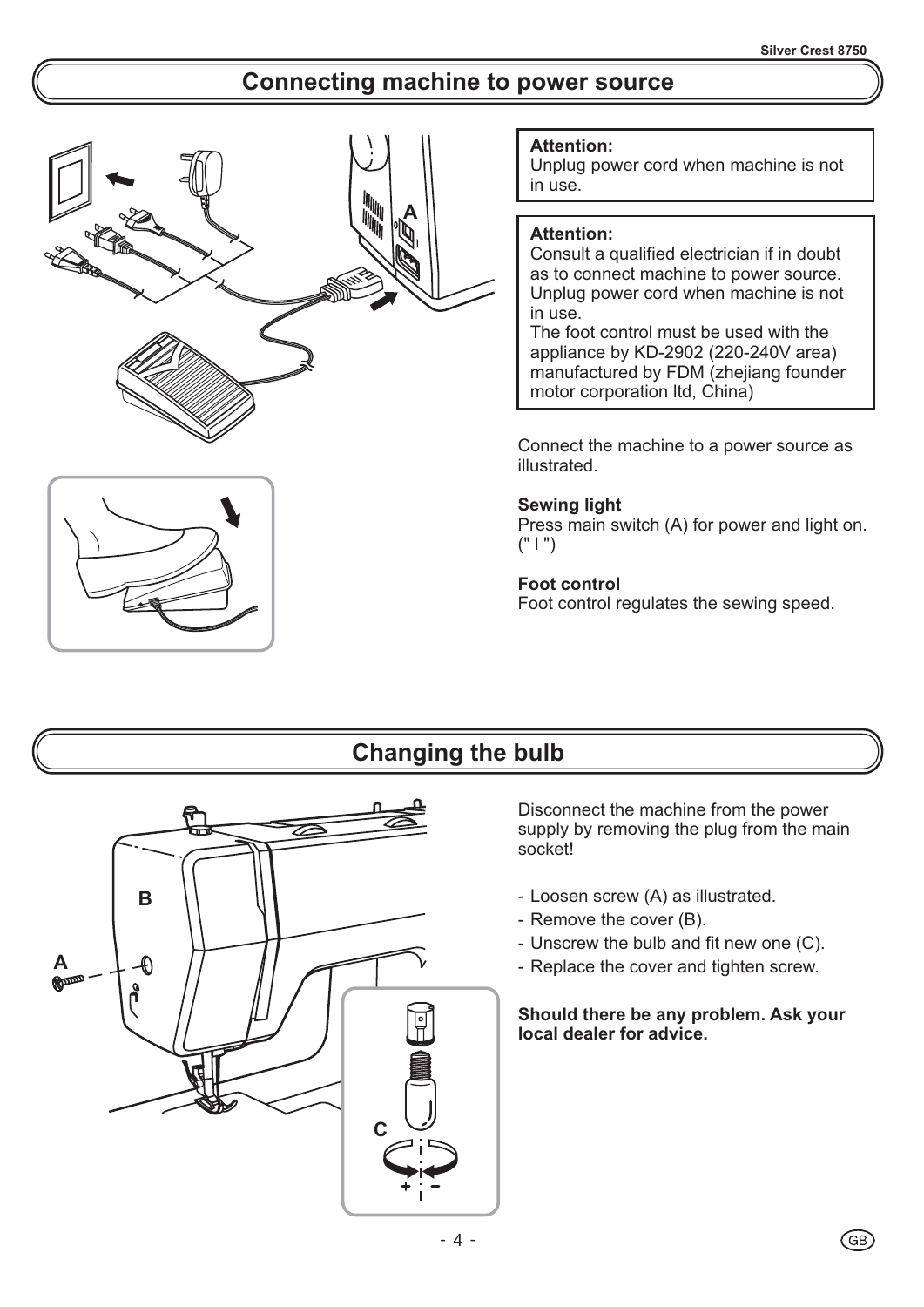# **Inserting the needle**





**Attention:**

Turn power switch to off ("O").

Needles must be in perfect condition. Change the needle regularly, especially if it is showing signs of wear and causing problems.

Insert the needle following the illustrated instructions.

- A. Loosen the needle clamp screw and tighten again after inserting the new needle.
- B. The flat side of the shaft should be towards the back.
- C/D. Insert the needle as far up as it will go.

### **Two-step presser foot lifter**



When sewing several layers or thick fabrics, the presser foot can be raised a second stage for easy positioning of the work. (A)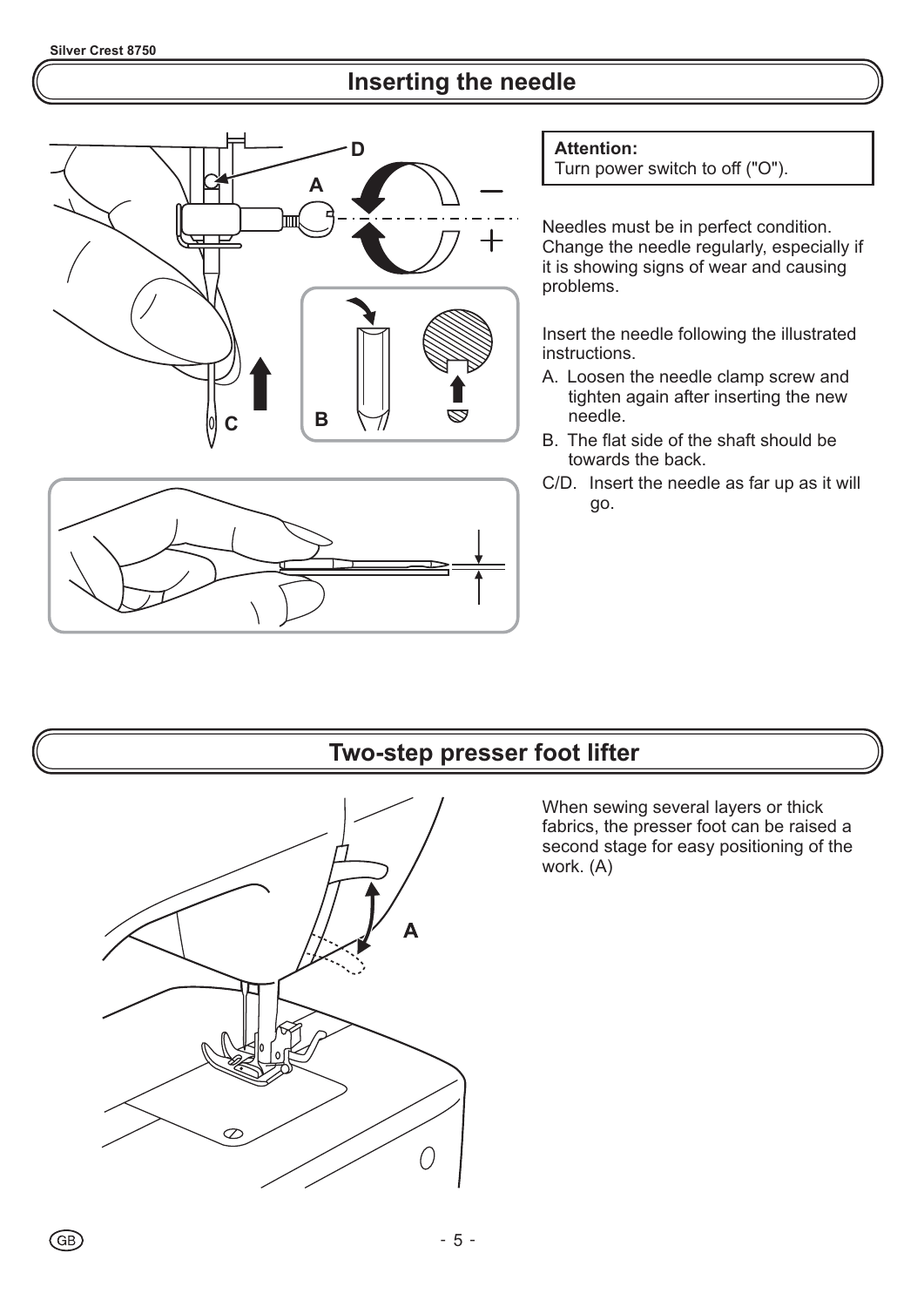# **Adjust presser foot pressure**



The presser foot pressure of the machine has been pre-set and requires no particular readjustment according to the type of fabric (light-or-heavy weight).

However, if you need to adjust the presser foot pressure, turn the presser adjusting screw with a coin.

For sewing very thin fabric, loosen the pressure by turning the screw counter clockwise, and for heavy fabric, tighten by turning it clockwise.

### **Attaching the presser foot holder**



#### **Attention:**

Turn power switch to off ("O") when carrying out any of the above operations!

- 1. Raise the presser bar (a) with the presser foot lifter. Attach the presser foot holder (b) as illustrated.
- **2. Attaching the presser foot** Lower the presser foot holder (b) using the presser foot lifter, until the cut-out (c) is directly above the pin (d) The presser foot (f) will engage automatically.
- **3. Removing the presser foot** Raise the presser foot using the presser foot lifter. Raise the lever (e) and the foot disengages.
- **4. Attaching the edge/ quilting guide** Attach the edge/ quilting guide (g) in the slot as illustrated. Adjust as needed for hems, pleats, quilting, etc.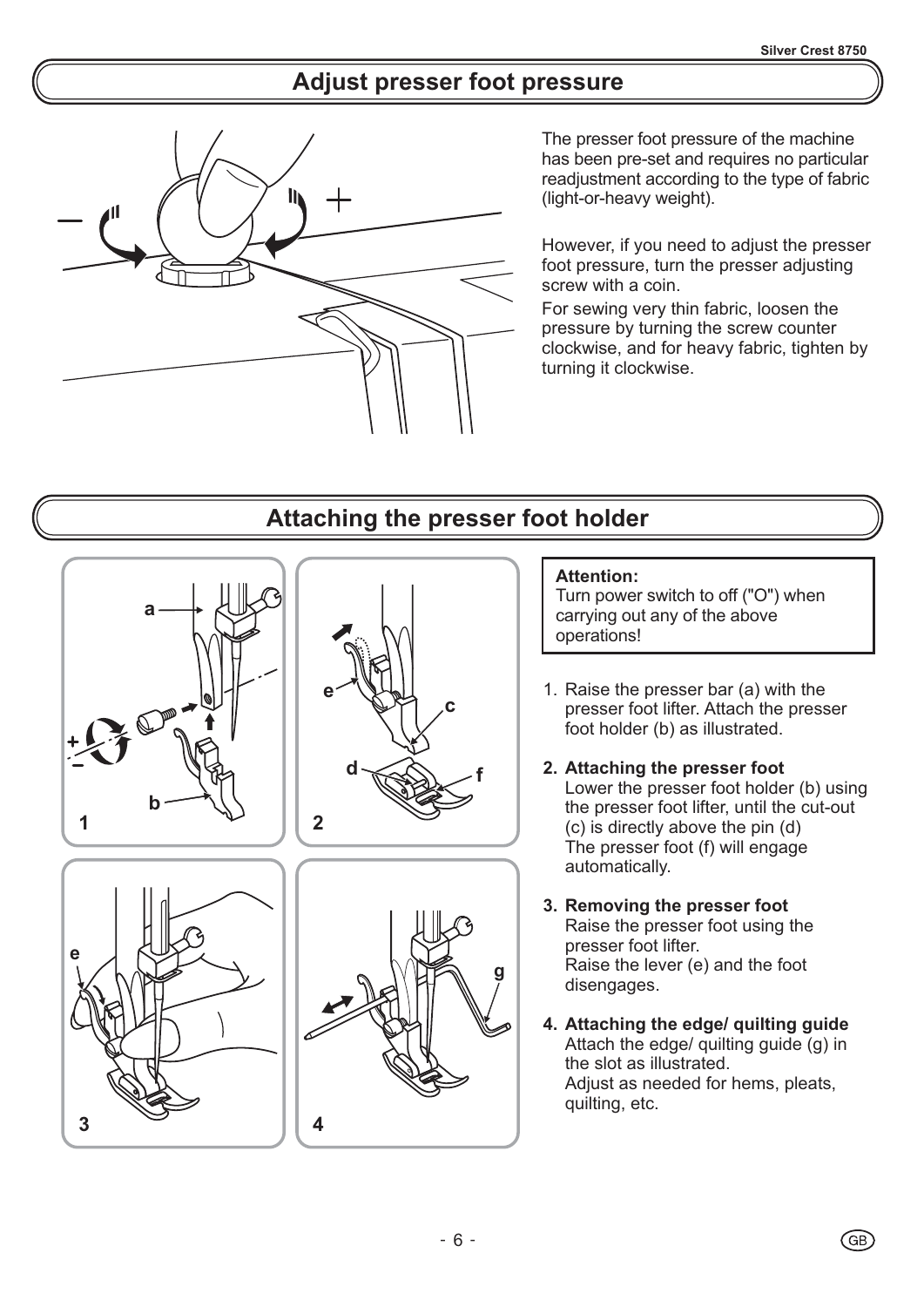# **Winding the bobbin**





a. Spool pin felt

Place an empty bobbin on spindle.

Take the thread from the spool through the guide to the bobbin.

Wind the thread a few times by hand around the empty bobbin in a clockwise direction. Push the bobbin to the right towards the bobbin winding position.

Press the foot control gently. The bobbin will stop winding when it is full. Push the bobbin to the left to "sewing position" and remove it.

**Please Note:** When the bobbin winder spindle is in "bobbin winding" position, the machine will not sew-the hand wheel will not turn. To start sewing, push the bobbin winder spindle to the left (sewing position).

# **Inserting the bobbin**













#### **Attention:**

Turn power switch to off ("O").

When inserting or removing the bobbin, the needle must be fully raised.

- Open the hinged cover. (1)
- Hold the bobbin case with one hand. Insert the bobbin (2) so that the thread runs in a clockwise direction (arrow). (3)
- Put the thread under the tension spring. (4)
- Hold the bobbin case by the hinged latch. (5)
- Insert it into the shuttle. (6)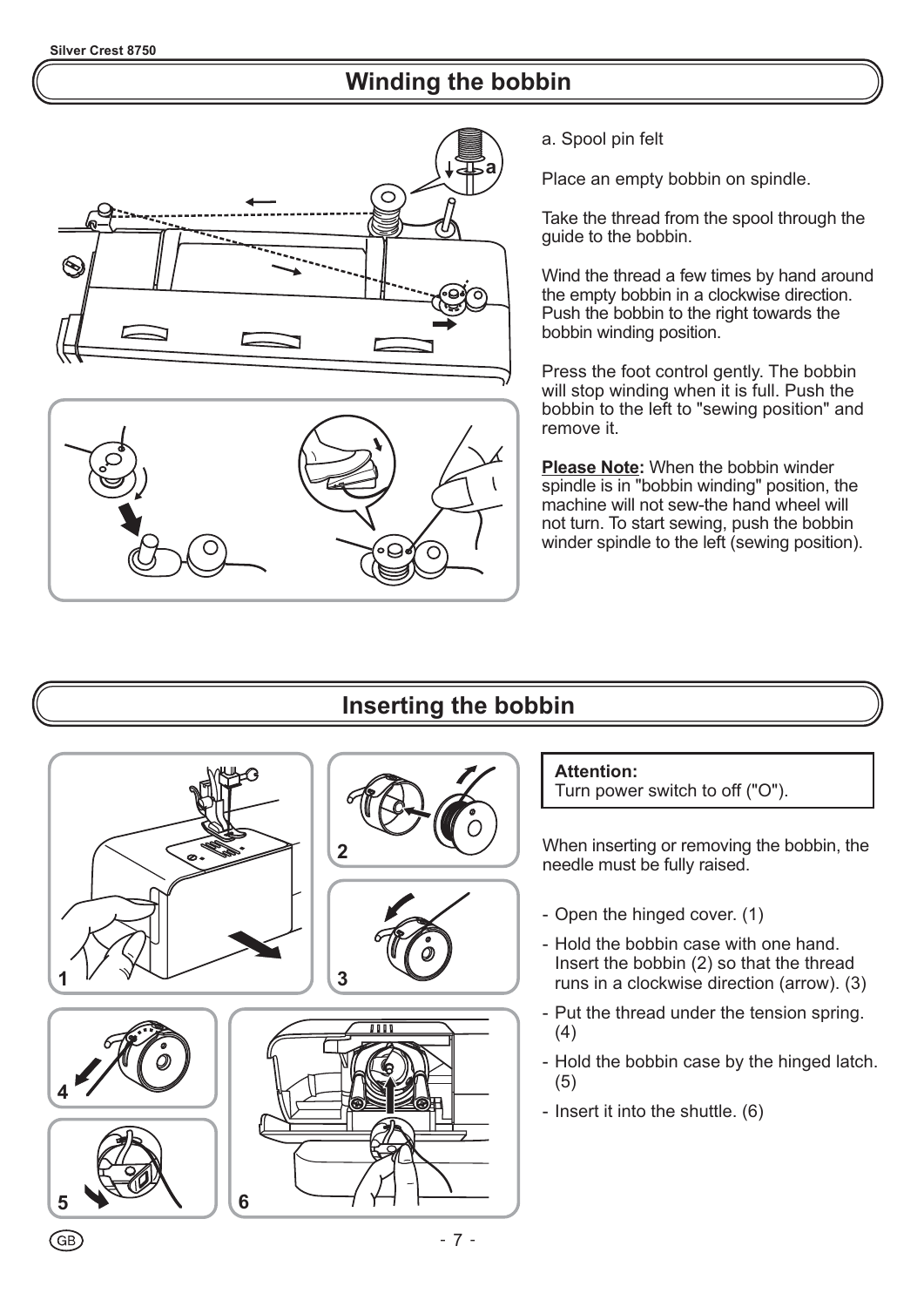# **Threading the upper thread**

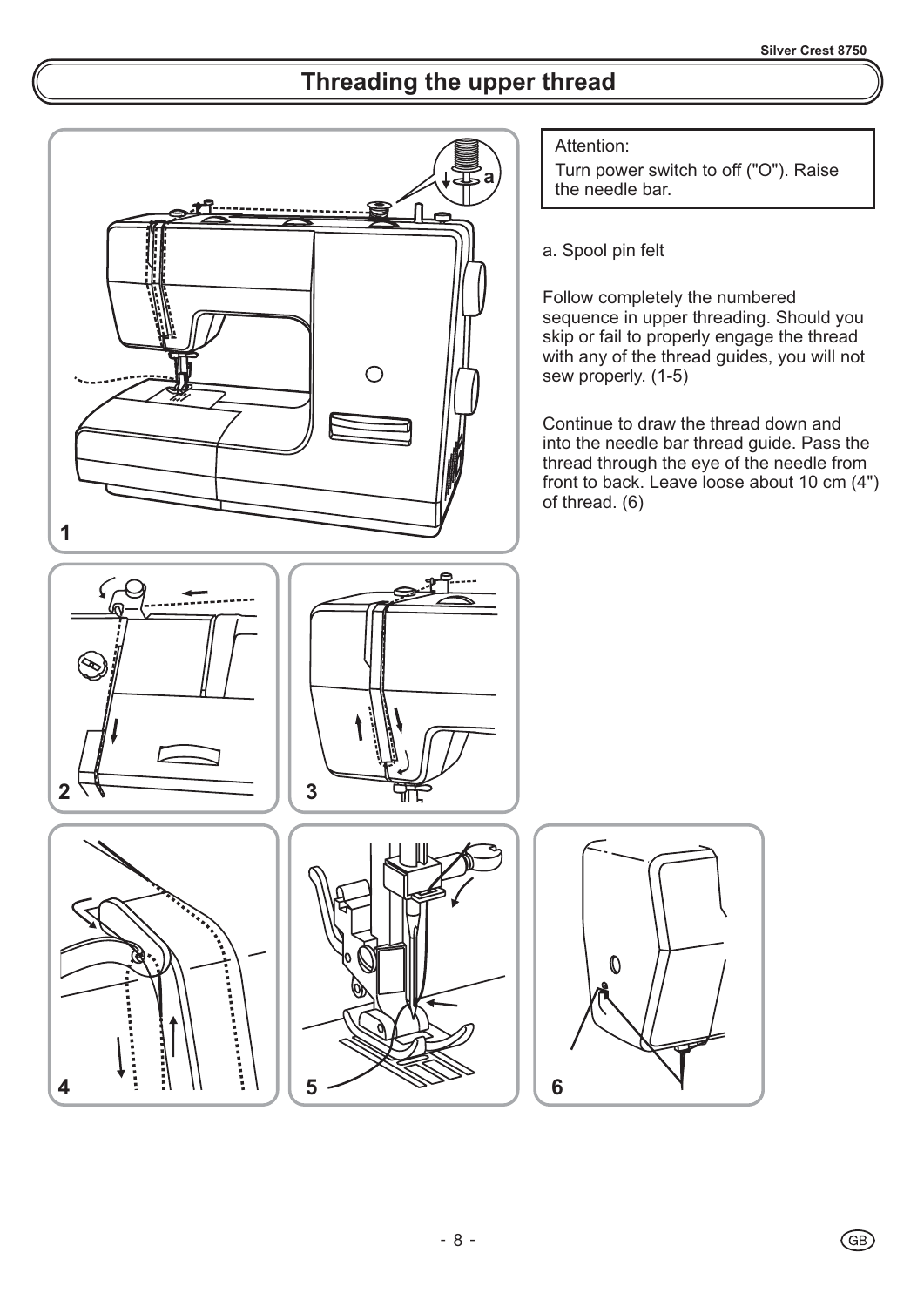# **Thread tension**



#### **Note:**

The bobbin thread tension does not normally have to be adjusted.

#### **Lower thread tension**

To test the bobbin thread tension, remove the bobbin case and bobbin and hold it by suspending it by the thread. Jerk it once or twice. If the tension is correct, the thread will unwind by about an inch or two. If the tension is too tight, it does not unwind at all. If the tension is too loose, it will drop too much. To adjust, turn the small screw on the side of the bobbin case.

#### **Upper thread tension**

Basic thread tension setting: "AUTO"

To increase the tension, turn the dial to the next number up. To reduce the tension, turn the dial to the next number down.

- A. Normal thread tension
- B. Upper thread tension too loose
- C. Upper thread tension too tight

### **Bringing up the lower thread**



Hold the upper thread with the left hand.

Turn the handwheel forwards until the needle is raised.



Pull on the upper thread to bring the lower thread up through the stitch plate hole. Lay both threads to the back under the presser foot.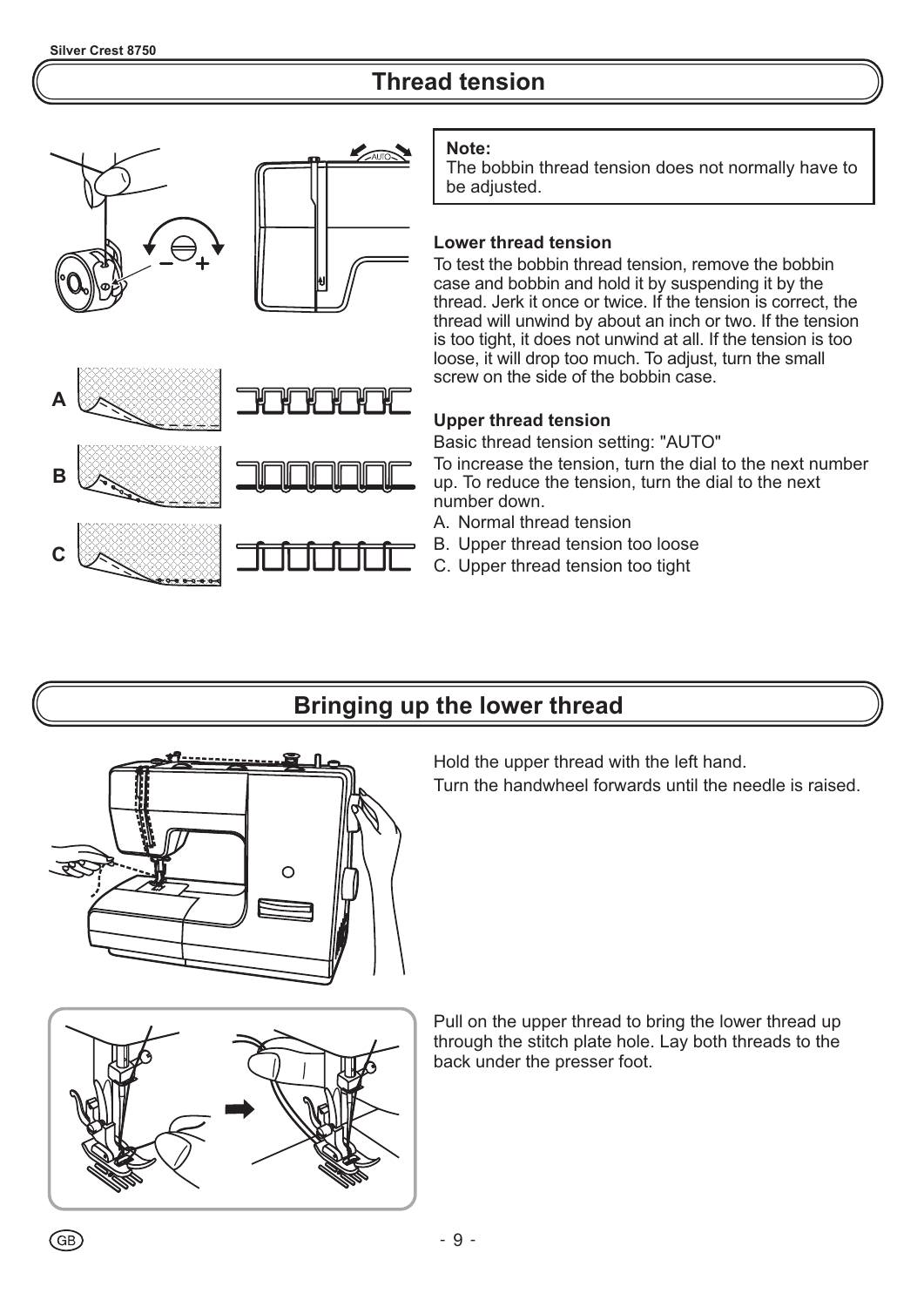### **Starting to sew**





At the end of seam, press down the reverse sewing lever. Sew a few reverse stitches. Release the lever and the machine will sew forwards again. (A)

#### **Removing the work**

Turn the handwheel towards to bring the thread take up lever to its highest position, raise the presser foot and remove work towards the back.

#### **Cutting the thread**

Hold the threads behind the presser foot with both hands, guide them to the slit (B) and press down.

### **Matching needle/ fabric/ thread**

#### **NEEDLE, FABRIC, THREAD SELECTION GUIDE**

| <b>NEEDLE SIZE</b> | <b>FABRICS</b>                                                                                                                                                         | <b>THREAD</b>                                                                                      |
|--------------------|------------------------------------------------------------------------------------------------------------------------------------------------------------------------|----------------------------------------------------------------------------------------------------|
| $9-11(65-75)$      | Lightweight fabrics-thin cottons, voile, serge, silk,<br>muslin, Qiana, interlocks, cotton knits, tricot, jerseys,<br>crepes, woven polyester, shirt & blouse fabrics. | Light-duty thread in cotton,<br>nylon or polyester.                                                |
| 12(80)             | Medium weight fabrics-cotton, satin, kettleclote,<br>sailcloth, double knits, lightweight woollens.                                                                    | Most threads sold are medium<br>size and suitable for these                                        |
| 14(90)             | Medium weight fabrics-cotton duck, woolen, heavier<br>knits, terrycloth, denims.                                                                                       | fabrics and needle sizes. Use<br>polyester threads on synthetic<br>materials and cotton on natural |
| 16(100)            | Heavyweight fabrics-canvas, woolens, outdoor tent<br>and quilted fabrics, denims, upholstery material<br>(light to medium).                                            | woven fabrics for best results.<br>Always use the same thread on<br>top and bottom.                |
| 18(110)            | Heavy woollens, overcoat fabrics, upholstery fabrics,<br>some leathers and vinyls.                                                                                     | Heavy duty thread, carpet<br>thread. (Use heavy foot<br>pressure-large numbers.)                   |

IMPORTANT: Match needle size to thread size and weight of farbic.

#### **Note twin needle:**

- 1. Twin needles, can be purchased for utility and decorative work.
- 2. When sewing with twin needles, the stitch width dial should be set at less than "3" and set the needle position dial to middle position.
- 3. European needles show sizes 65, 70, 80 etc. American and Japanese needles show size 9, 11, 12 etc.
- 4. Replace needle often (approximately every other garment) and / or at first thread breakage or skipped stitches.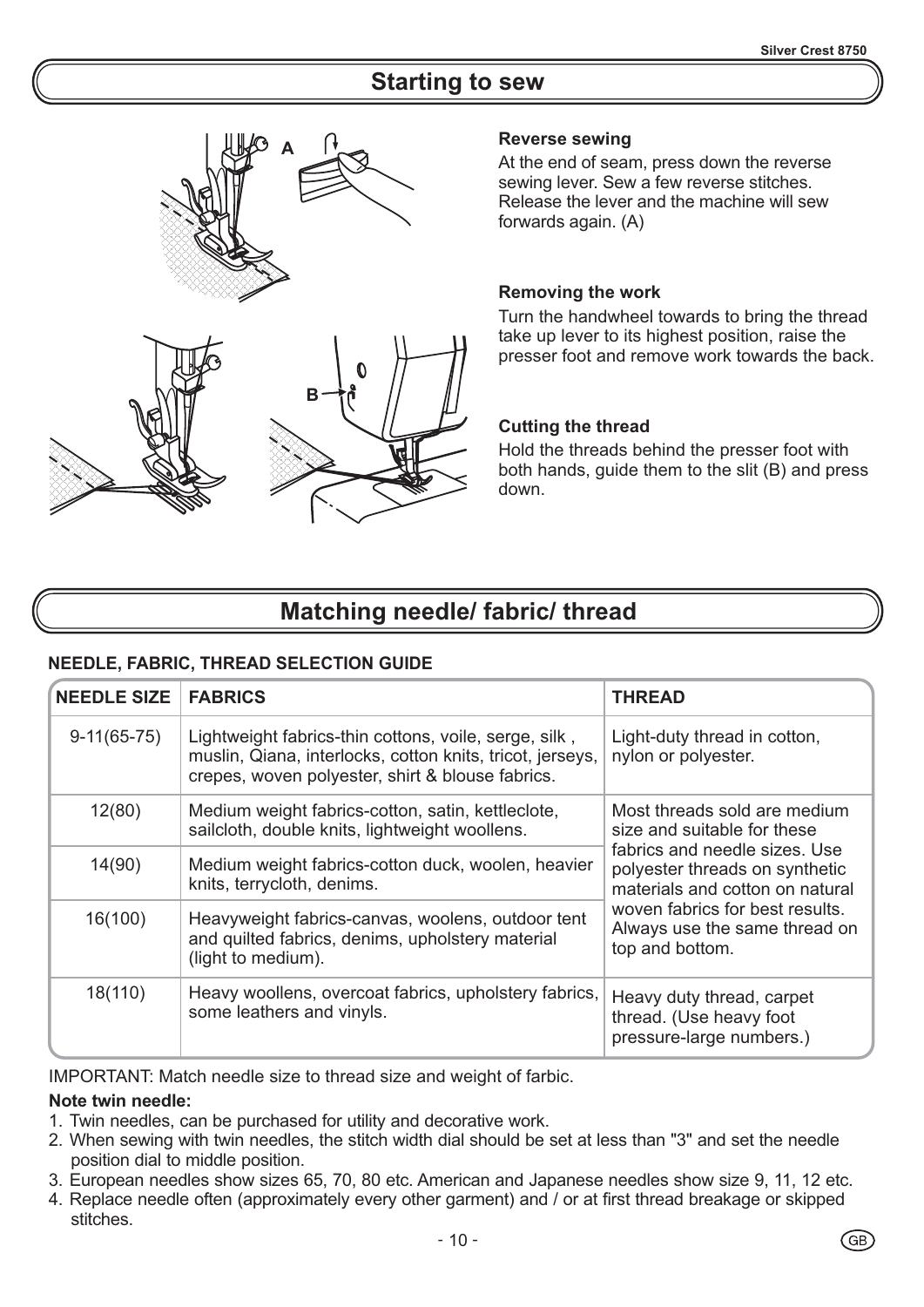### **How to choose your pattern**



00000000000 

 $\overbrace{ \bullet \circ \bullet \circ \bullet \circ \bullet \circ \bullet \circ \bullet \circ }^{S2}$ 

For **straight stitch**, select pattern " | " with pattern selector dial. Adjust the stitch length with the stitch length dial. You may choose any needle position, by turning the stitch width dial.

For **zigzag stitch**, select pattern "  $\geq$  " with pattern selector dial. Adjust the stitch length and stitch width according to the fabric being used.

To obtain any of the other **patterns shown** in the upper row on the stitch selection panel, select the letter above the stitch with the stitch selector dial. Adjust the stitch length and the stitch width with the control dials according to the result desired.

To obtain any of the **patterns on the second** row, turn the stitch length dial to "S1", to obtain any of the **patterns on the third row**, turn the stitch length dial to "S2", select the pattern desired with the pattern selector dial and adjust the stitch width with the stitch width dial.

# **Straight stitching and needle position**

Stitch width dial J. Ţ  $\overline{\mathbf{C}}$  $\bigcap$  $\overline{C}$ 5 2.5 0 3۳2  $\lambda$ 1  $\varsigma$ 0  $\odot$ 



Turn the pattern selector dial so that the stitch display shows the "A" (straight stitch).

Generally speaking, the thicker the fabric, thread and needle, the longer the stitch should be.

Choose your needle position, from left position to right needle position by changing the stitch width dial from "0" to "5".

| S1 |
|----|
| Ш  |
| Ш  |
| Ⅲ  |

 $\overline{1}$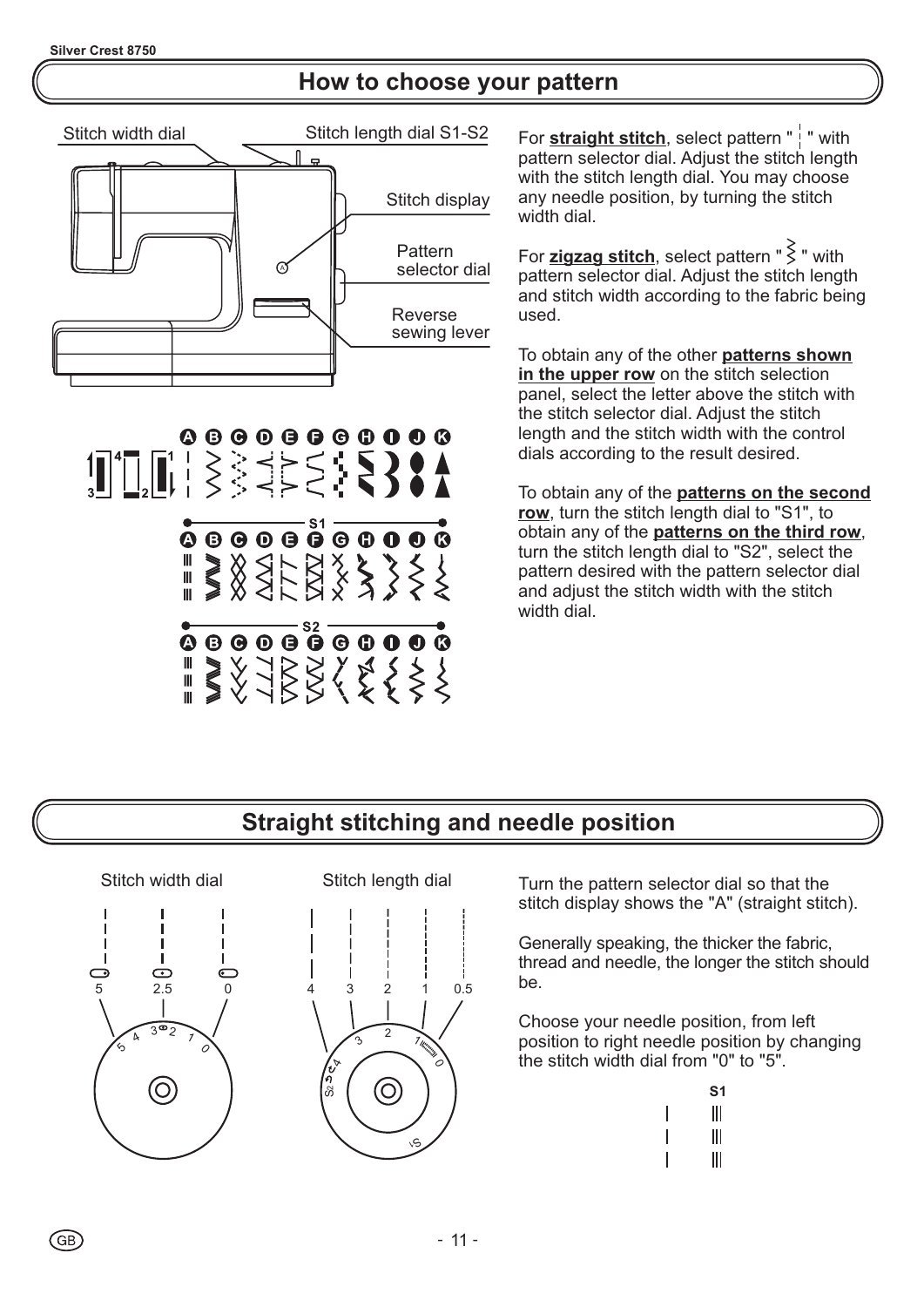## **Zig zag stitching**

 $0.5$ 

#### Stitch width dial Stitch length dial



 $\overline{2}$ 

**C** 

 $\sqrt{\sigma}$ ñ

 $\Im$ 

1 Williams

Turn the pattern selector dial to "B".

#### **Function of stitch width dial**

The maximum zigzag stitch width for zigzag stitching is "5"; however, the width can be reduced on any pattern. The width increases as you move zigzag dial from "0" - "5".

#### **Function of stitch length dial while zigzaging**

The density of zigzag stitches increase as the setting of stitch length dial approaches "0". Neat zigzag stitches are usually achieved at "2.5" or below.

#### **Satin stitch**

When the stitch length is set between "0" - "1", the stitches are very close together producing the "satin stitch" which is used for making buttonholes and decorative stitches.

#### **Fine fabric**

When sewing on very fine fabric, place a piece of thin paper under the fabric. It is easy to tear the paper and remove the paper after you have finish your seam.

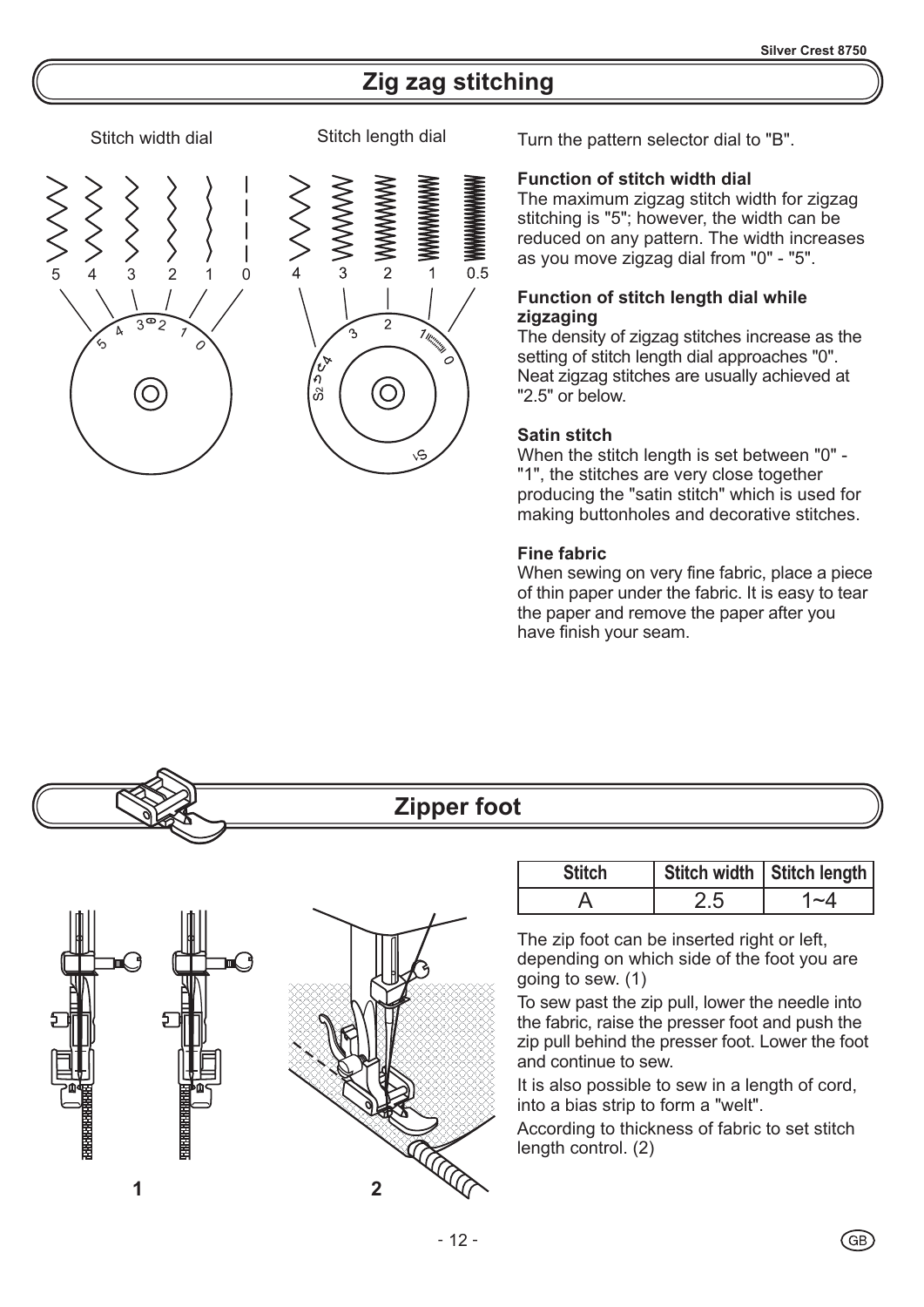

### **Blind hem foot**

| <b>Stitch</b> | Stitch width   Stitch length |
|---------------|------------------------------|
|               |                              |

For hems, curtains, trousers, skirts, etc.

.A..A. Blind hem/ lingerie for firm fabrics.

Fold the fabric as illustrated with the wrong side uppermost. (1)

Place the fabric under the foot. Turn the handwheel forwards by hand until the needle swings fully to the left. It should just pierce the fold of the fabric. If it does not, adjust the stitch width accordingly. (2)

Adjust the guide (3) by turning the knob (4) so that the guide just rests against the fold. Sew slowly, by pressing the foot control lightly guiding the fabric along the edge of the guide.

### **Button sewing foot**



GB)

**1**  $\frac{1}{2}$   $\frac{1}{2}$   $\frac{1}{2}$   $\frac{1}{2}$   $\frac{1}{2}$   $\frac{1}{2}$   $\frac{1}{2}$   $\frac{1}{2}$   $\frac{1}{2}$   $\frac{1}{2}$   $\frac{1}{2}$   $\frac{1}{2}$   $\frac{1}{2}$   $\frac{1}{2}$   $\frac{1}{2}$   $\frac{1}{2}$   $\frac{1}{2}$   $\frac{1}{2}$   $\frac{1}{2}$   $\frac{1}{2}$   $\frac{1}{2}$   $\frac{1}{2$ 

**3 2**

| <b>Stitch</b> | Stitch width   Stitch length |
|---------------|------------------------------|
|               |                              |

Install the darning plate. This will cover the feeddog and the stitch length will be disabled .

Position the work under the foot. Place the button on the marked position, lower the foot, adjust stitch width to "0" and sew a few securing stitches. Adjust the stitch width according to the button. Turn the handwheel to check that the needle goes cleanly into the left or right hole of the button, and sew on the button. Adjust the stitch width to "0" and sew a few securing stitches.

If a shank is required, place a darning needle on top of the button and sew. For buttons with 4 holes, sew through the front two holes first, push work forward and then sew through the back two holes as described.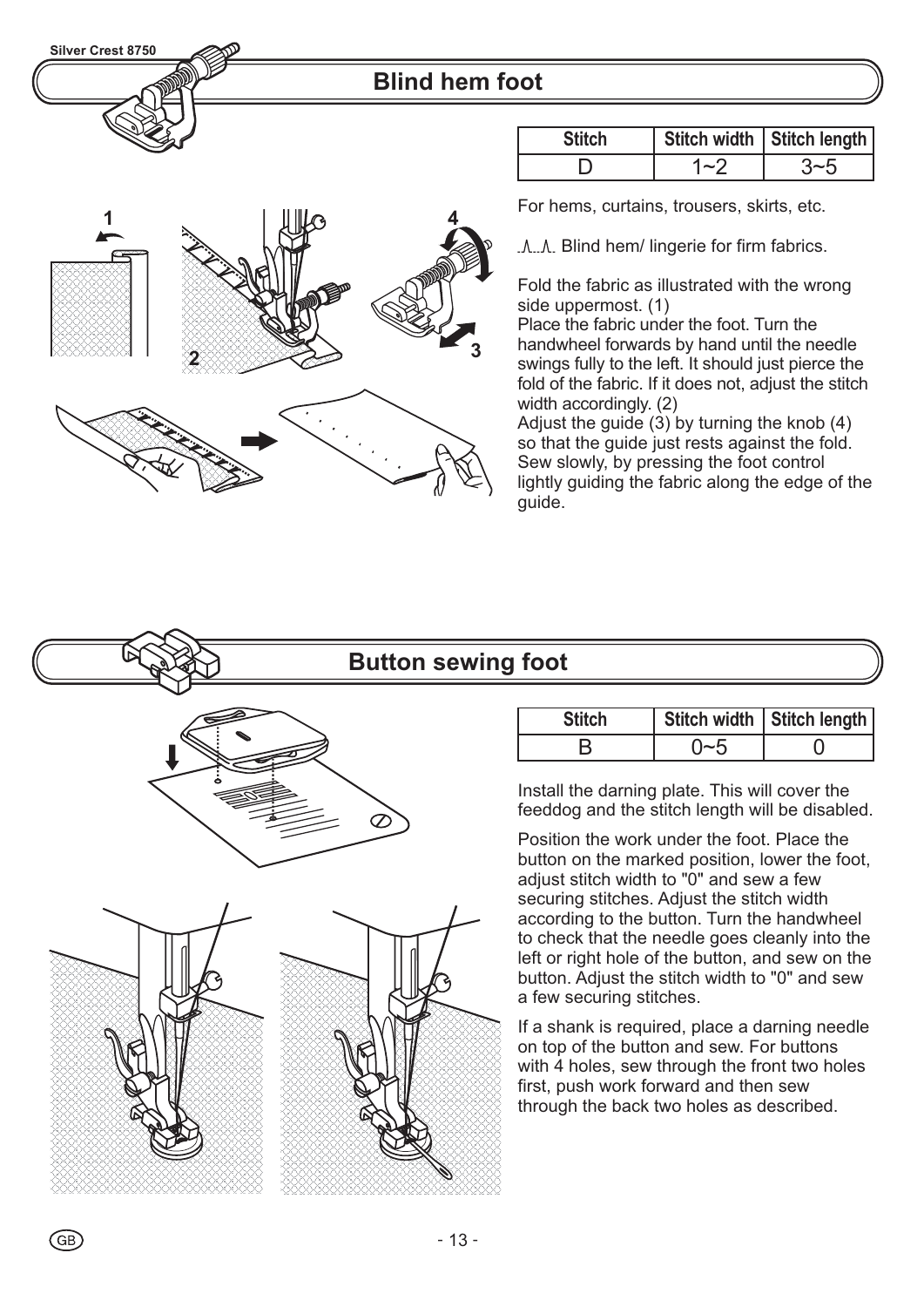### **Buttonhole foot**

| <b>Stitch</b> | <b>Stitch width</b> | <b>Stitch length</b> |
|---------------|---------------------|----------------------|
|               |                     | ∽−′                  |

#### **Preparation:**

Remove the zigzag foot and attach the buttonhole foot. Adjust the stitch length dial between "0.5" - "1". The density of the stitch depends on thickness of the fabric.

**Note:** Always test sew a buttonhole.

#### **To prepare the fabric:**

Measure the diameter of the button and add 0.3cm (1/8") for the bartacks. If you have a very thick button, add more to the diameter measurement. Mark the position and length of the buttonhole on the fabric.

Position the fabric so that the needle is on the mark that is furthest from you.

Pull the buttonhole foot towards you as far as it will go. Lower the foot.

- a. Turn the pattern selector dial to " $\parallel$ , Sew at moderate speed until you reach the end mark.
- b. Turn the pattern selector dial to  $\sqrt[n]{\cdot}$  and sew 5-6 bartack stitches.
- c. Turn the pattern selector dial to  $"\frac{1}{3}$  and sew the left side of the buttonhole to the mark at the end which is further from you.
- d. Turn the pattern selector dial to " $\sqrt{\frac{1}{n}}$ " and sew bar tack stitches.

Remove the fabric from under the foot. Draw the upper thread through the backside of the fabric and knot upper and lower threads. Cut the center of the buttonhole with the seam ripper, being careful not to cut the stitches on either side.

#### **Tips:**

- Slightly reduce upper thread tension to produce better results.
- Use backing material for fine and stretchy fabrics.
- It is advisable to use a gimp cord for stretch or knit fabrics. The zigzag should sew over the gimp. (e)







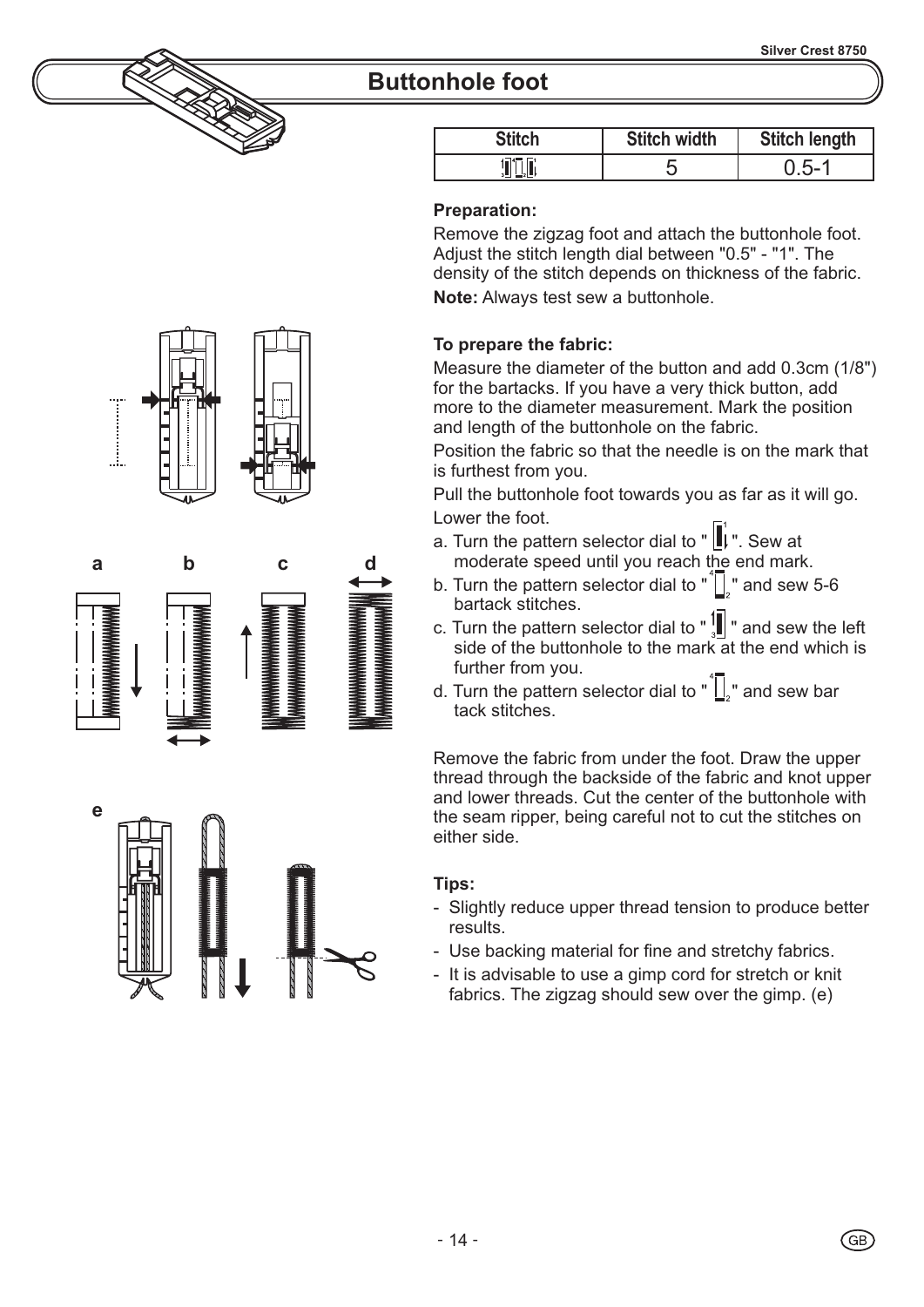

### **Overlock stitches**

|   | ≳<br>Ķ<br>S<br>S | <b>LATERA</b> |
|---|------------------|---------------|
| Α | B                | С             |

| <b>Stitch</b> | Stitch width   Stitch length  |
|---------------|-------------------------------|
|               | S <sub>1</sub> S <sub>2</sub> |

#### **Attention:**

Use new needles or ball point needles or stretch needle!

Seams, neatening, visible hems.

**Stretch overlock** For fine knits, jerseys, neck edges, ribbing. (A)

#### **Standard overlock**

For fine knits, jerseys, neck edges, ribbing. (B)

### **Double overlock stitch**

For fine knits, handknits, seams. (C)

All overlock stitches are suitable for sewing and neatening edges and visible seams in one operation. When neatening, the needle should just go over the edge of the fabric.

# **3-step zig-zag**



| <b>Stitch</b> | Stitch width   Stitch length |
|---------------|------------------------------|
|               | $\sim$                       |

Sewing on lace and elastic, darning, mending, reinforcing edges.

Place patch in position. The stitch length can be shortened to produce very close stitches. (1)

When mending tears, it is advisable to use a piece of backing fabric to reinforce. The stitch density can be varied by adjusting the stitch length. First sew over the centre and then overlap on both sides. Depending on the type of fabric and damage, sew between 3 and 5 rows. (2)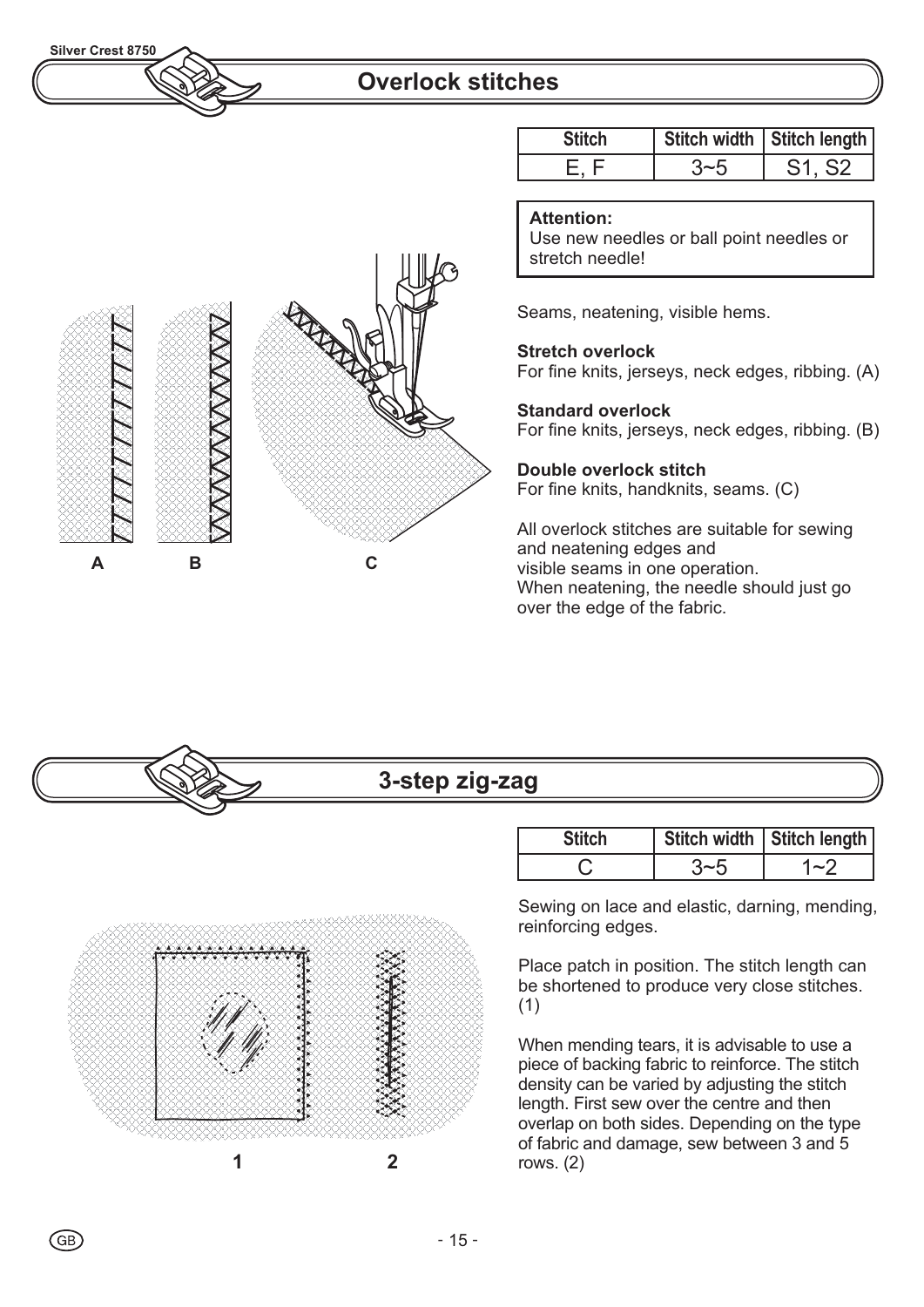### **Stitch selection**

| <b>Stitch</b> |     | Stitch width   Stitch length |
|---------------|-----|------------------------------|
|               | 7.5 |                              |

#### **Triple straight stitch: (1)**

For hardwearing seams.

The machine sews two stitches forwards and one stitch backwards. This gives triple reinforcement.

| <b>Stitch</b> | Stitch width   Stitch length |
|---------------|------------------------------|
|               |                              |

#### **Triple zig-zag: (2)**

For hardwearing seams, hems and decorative seams.

Triple zig-zag is suitable for firm fabrics like

### **Patch work**

| <b>Stitch</b> | Stitch width   Stitch length |
|---------------|------------------------------|
|               |                              |

To join two pieces of fabric while leaving a space between their edges.

- Fold over the edges of the two pieces of fabric for the hem and baste the edges to a thin piece of paper leaving a small space between them.
- Stitch along the edge, pulling both threads slightly when beginning to sew.
- Use thicker than normal threads for sewing.
- After sewing, remove the basting and the paper. Finish by tying knots on the reverse side at the beginning and the end of the seams.





**RANGER ANDERS SERVICE SERVICE SERVICE SERVICE SERVICE SERVICE SERVICE SERVICE SERVICE SERVICE SERVICE SERVICE**<br>REGENT SERVICE SERVICE SERVICE SERVICE SERVICE SERVICE SERVICE SERVICE SERVICE SERVICE SERVICE SERVICE SERVICE

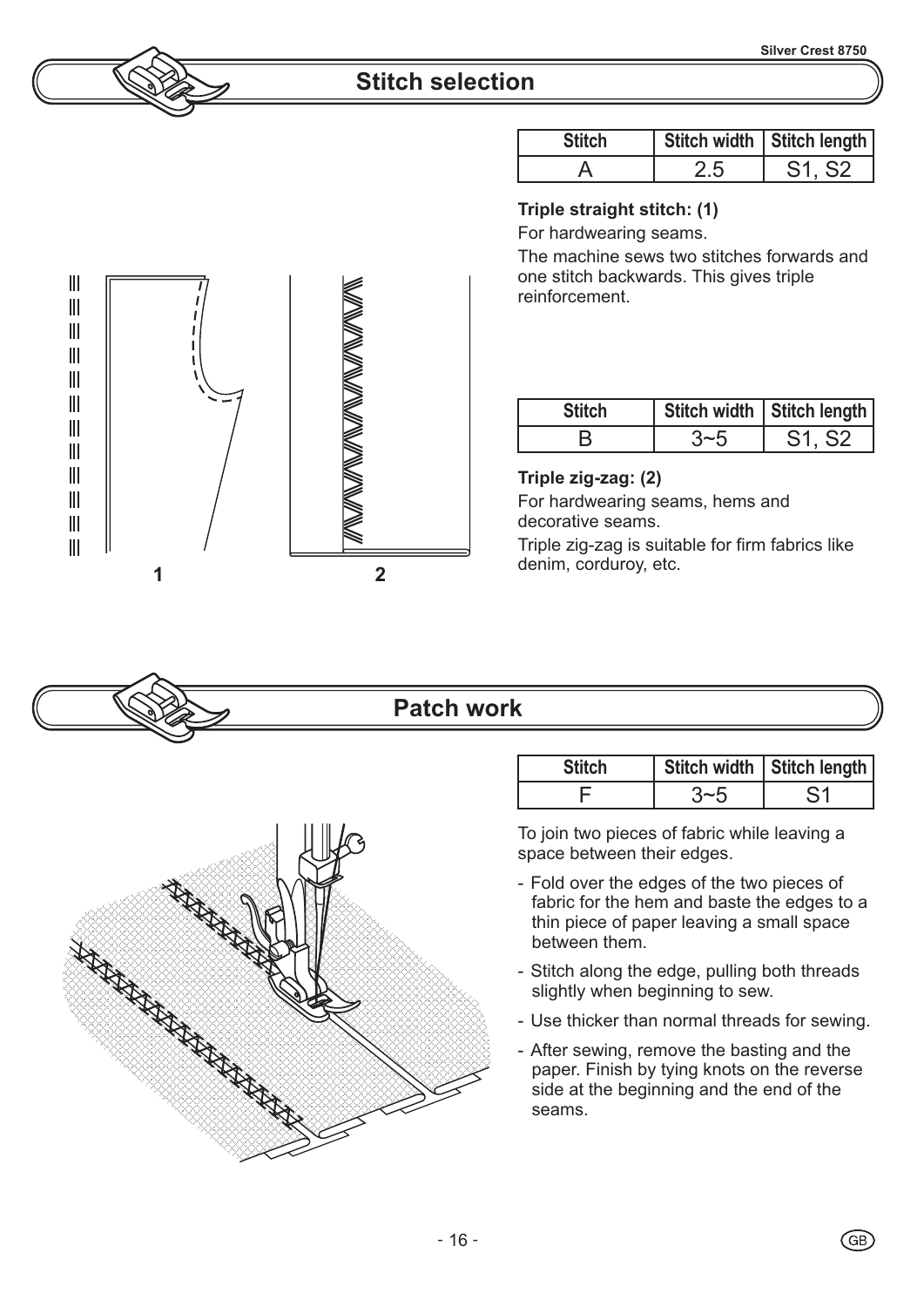# **Monogramming and embroidering with embroidery hoop**

\* Embroidery hoop not included with machine.





| <b>Stitch</b> |        | Stitch width   Stitch length |
|---------------|--------|------------------------------|
|               | $\sim$ |                              |

#### **Attach the darning plate**

- Remove the presser foot and the presser foot holder.
- Attach the darning plate.
- Lower presser foot lever before starting to sew.
- Adjust the stitch width according to the size of lettering or design.

#### **Preparation for Monogramming and Embroidering\***

- Draw the desired lettering or design on the right side of the fabric.
- Stretch the fabric between embroidery hoop as firmly as possible.
- Place the fabric under the needle. Make sure the presser foot bar is down in its lowest position.
- Turn the balance wheel towards you to bring up the lower thread through the fabric. Sew a few securing stitches at the starting point.
- Hold the hoop with thumb and forefingers of both hands.
- Coordinate sewing speed and movement of hoop.



# **Applique**





| <b>Stitch</b> | Stitch width   Stitch length |
|---------------|------------------------------|
|               | $0.5 - 7$                    |

- Cut out the applique design and baste it to the fabric.
- Sew slowly around the edge of the design.
- Trim excess material outside the stitching. Make sure not to cut any stitches.
- Remove the basting thread.
- Tie top and bottom thread under the applique to avoid unraveling.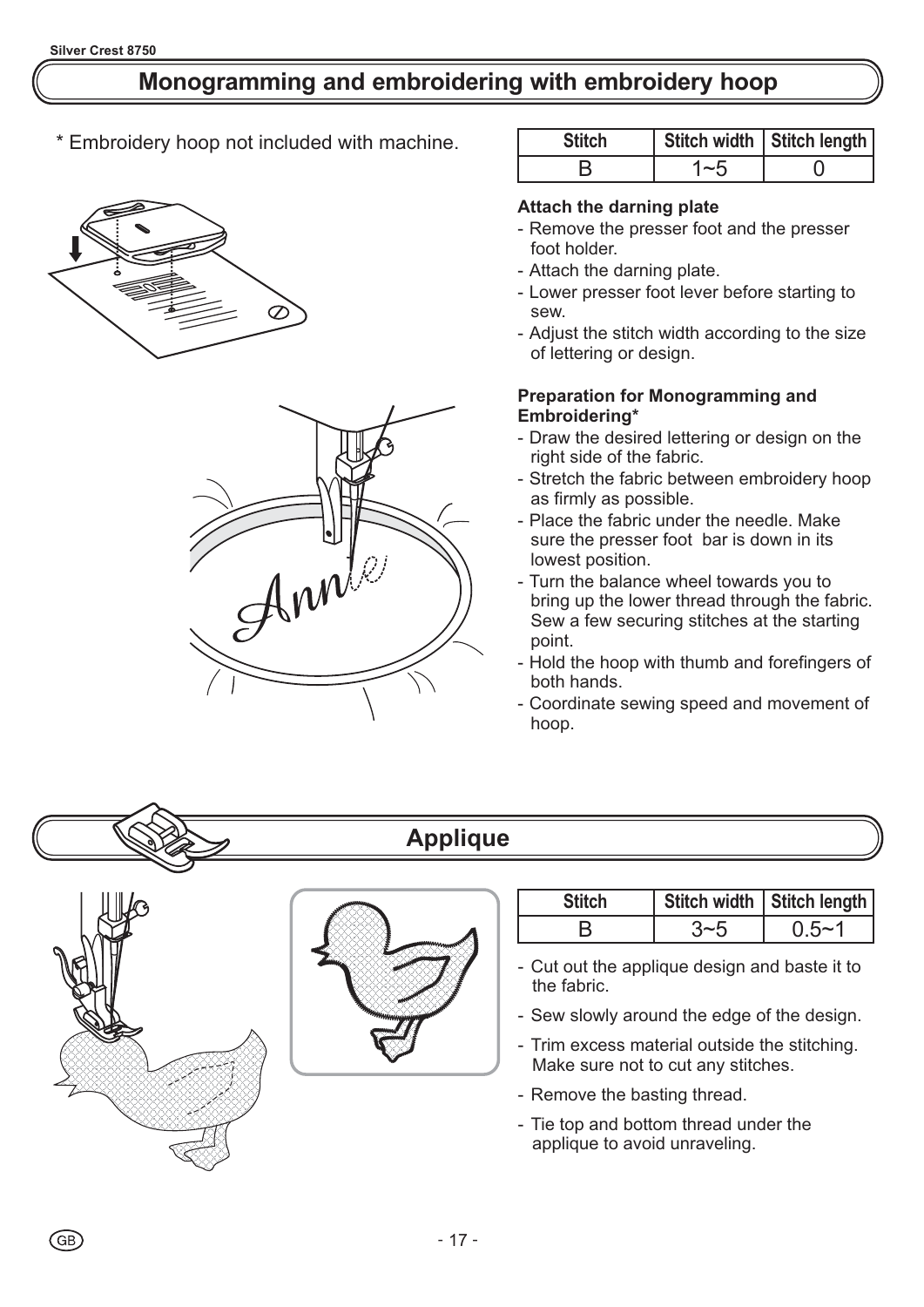## **Scallop stitching**



| <b>Stitch</b> | Stitch width   Stitch length |
|---------------|------------------------------|
|               | $\sim$                       |

This machine automatically produces a scallop stitch which may be used as decorative edging.

- Sew the scallop stitch along the edge of the material. (1)
- If desired, trim around the scallop with scissors to create a scalloped edge. Be

### **Twin needle**

| <b>Stitch</b> | Stitch width   Stitch length |
|---------------|------------------------------|
|               |                              |

#### **Please note:**

When sewing with twin needle, always proceed slowly, and make sure to maintain a low speed to insure quality stitching. When using twin needle on zig-zag make sure the stitch width dial is set between "0" and "3". Do not use twin needle at setting above "3".

- Make sure that the two threads used to thread the twin needle are of the same weight. You can use one or two colors.
- Insert the twin needle in the same way as single needle. Flat side of needle should face away from you.
- Follow instructions for single needle threading. Thread each needle separately.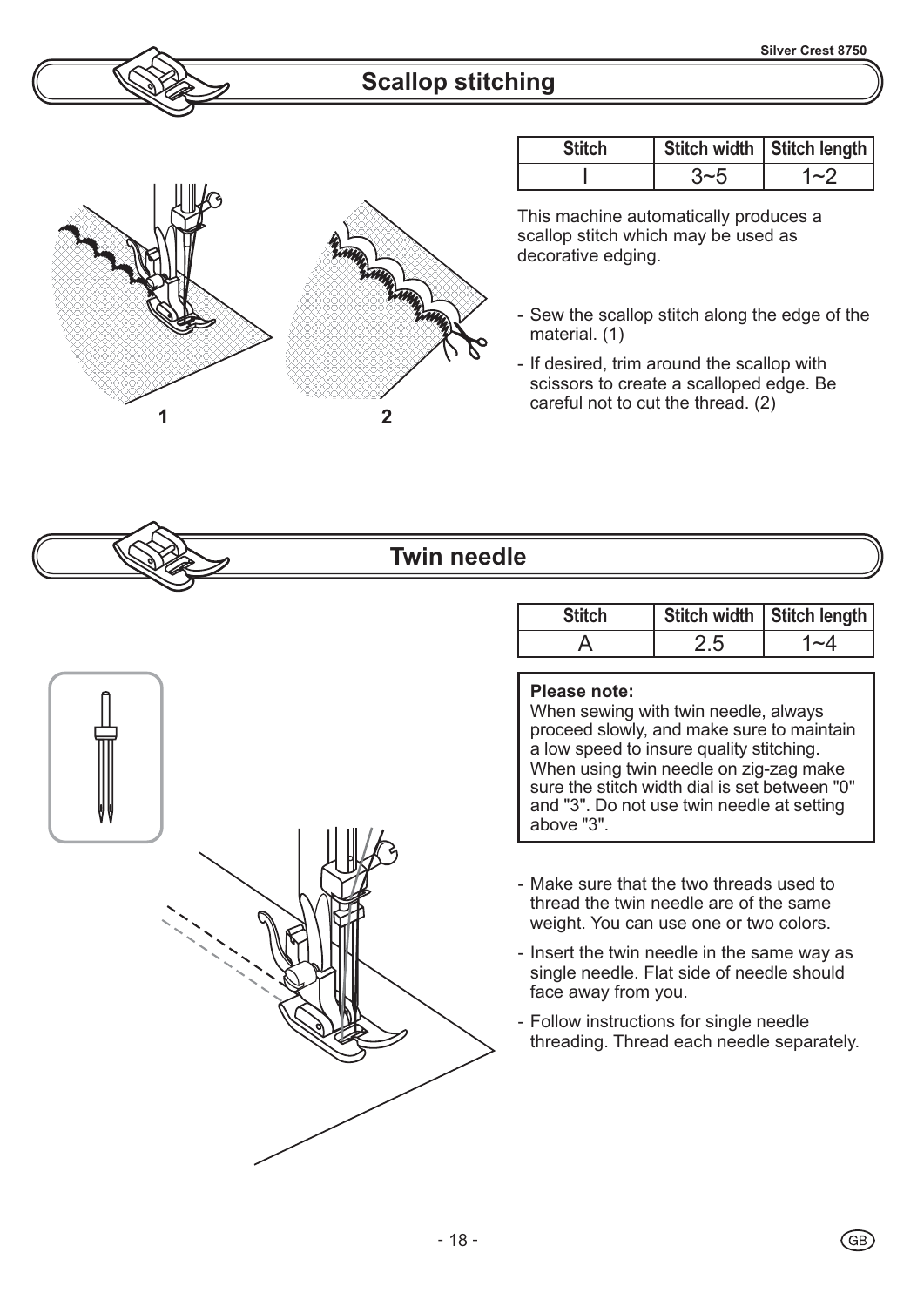### **Maintenance**





#### **Attention:**

Disconnect the machine from the electricity supply by removing the plug from the mains socket. When cleaning the machine, it must always be disconnected from the electricity supply.

#### **Remove the stitch plate (1):**

Turn the handwheel until the needle is fully raised. Open the hinged front cover and unscrew the needle plate screw with the screw driver.

#### **Cleaning the feed dog (2):**

Remove the bobbin case and use the brush supplied to clean the whole area.

#### **Cleaning and lubricating the hook (3-7):**

Remove the bobbin case. Snap the two hook retaining arms (3) outwards. Remove the hook race cover (4) and the hook (5) and clean with a soft cloth. Lubricate at the points  $(6)$  (1-2 drops) with sewing machine oil. Turn the handwheel until the hook race  $(7)$  is in the left position. Replace the hook (5). Replace the hook race cover and snap back the two hook retaining arms. Insert he bobbin case and bobbin and replace the stitch plate.

#### **Important:**

Fabric fluff and threads must be removed regularly. Your machine should be serviced at regular intervals at one of our service agencies.

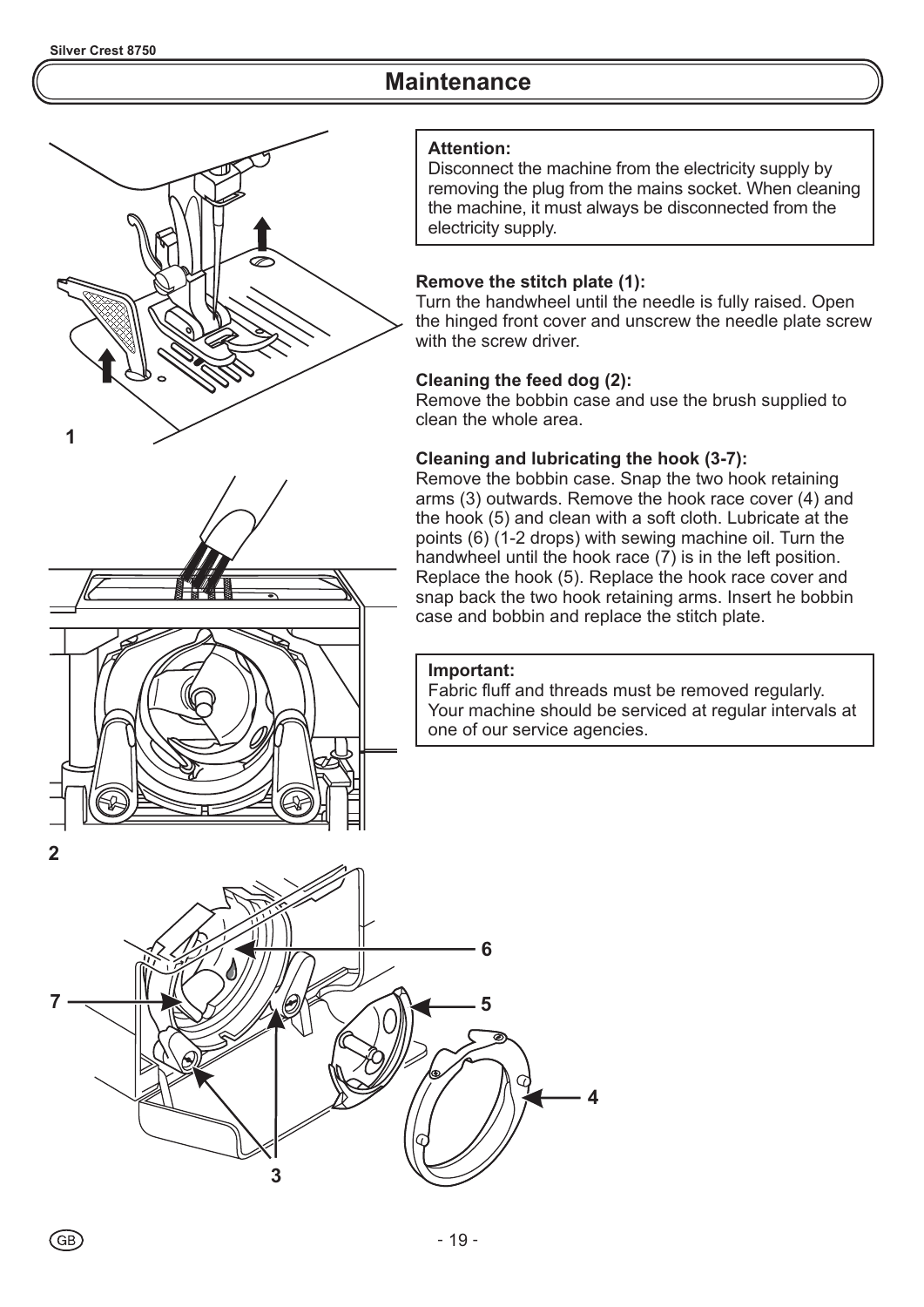# **Trouble shooting guide**

| <b>Problem</b>             | <b>Cause</b>                                                                                                                                                                                                                                                     | <b>Correction</b>                                                                                                                                                                                                                                       |
|----------------------------|------------------------------------------------------------------------------------------------------------------------------------------------------------------------------------------------------------------------------------------------------------------|---------------------------------------------------------------------------------------------------------------------------------------------------------------------------------------------------------------------------------------------------------|
| Upper thread<br>breaks     | 1. The machine is not threaded correctly.<br>2. The thread tension is too tight.<br>3. The thread is too thick for the needle.<br>4. The needle is not inserted correctly.<br>5. The thread is round wound the spool<br>holder pin.<br>6. The needle is damaged. | 1. Rethread the machine.<br>2. Reduce the thread tension. (lower number)<br>3. Select a larger needle.<br>4. Remove and reinsert the needle. (flat side<br>towards the back)<br>5. Remove the reel and wind thread onto reel.<br>6. Replace the needle. |
| Lower thread<br>breaks     | 1. The bobbin case is not inserted<br>correctly.<br>2. The bobbin case is threaded wrongly.<br>3. The lower thread tension is too tight.                                                                                                                         | 1. Remove and reinsert the bobbin case and<br>pull on the thread. The thread should pull<br>easily.<br>2. Check both bobbin and bobbin case.<br>3. Loosen lower thread tension as described.                                                            |
| <b>Skipped</b><br>stitches | 1. The needle is not inserted correctly.<br>2. The needle is damaged.<br>3. The wrong size needle has been<br>used.<br>4. The foot is not attached correctly.                                                                                                    | 1. Remove and reinsert needle. (flat side<br>towards the back)<br>2. Insert a new needle.<br>3. Choose a needle to suit the thread and fabric.<br>4. Check and attach correctly.                                                                        |
| Needle breaks              | 1. The needle is damaged.<br>2. The needle is not correctly inserted.<br>3. Wrong needle size for the fabric.<br>4. The wrong foot is attached.                                                                                                                  | 1. Insert a new needle.<br>2. Insert the needle correctly. (flat side towards<br>the back)<br>3. Choose a needle to suit the thread and fabric.<br>4. Select the correct foot.                                                                          |
| Loose stitches             | 1. The machine is not correctly threaded. 1. Check the threading.<br>2. The bobbin case is not correctly<br>threaded.<br>3. Needle/ fabric/ thread combination is<br>wrong.<br>4. Thread tension wrong.                                                          | 2. Thread the bobbin case as illustrated.<br>3. The needle size must suit the fabric and<br>thread.<br>4. Correct the thread tension.                                                                                                                   |
| Seams gather<br>or pucker  | 1. The needle is too thick for the fabric. 1. Select a finer needle.<br>2. The stitch length is wrongly adjusted.<br>3. The thread tension is too tight.                                                                                                         | 2. Readjust the stitch length.<br>3. Loosen the thread tension.                                                                                                                                                                                         |
| uneven feed                | Uneven stitches, 1. Poor quality thread.<br>3. Fabric has been pulled.                                                                                                                                                                                           | 1. Select a better quality thread.<br>2. The bobbin case is wrongly threaded. 2. Remove bobbin case and retread and insert<br>correctly.<br>3. Do not pull on the fabric while sewing, let it<br>be taken up by the machine.                            |
| The machine is<br>noisy    | 1. The machine must be lubricated.<br>2. Fluff or oil have collected on the<br>hook or needle bar.<br>3. Poor quality oil has been used.<br>4. The needle is damaged.                                                                                            | 1. Lubricate as described.<br>2. Clean the hook and feed dog as described.<br>3. Only use good quality sewing machine oil.<br>4. Replace the needle.                                                                                                    |
| The machine<br>jams        | Thread is caught in the hook.                                                                                                                                                                                                                                    | Remove the upper thread and bobbin case,<br>turn the handwheel backwards and forwards<br>by hand and remove the thread remands.                                                                                                                         |

Lubricate as described.

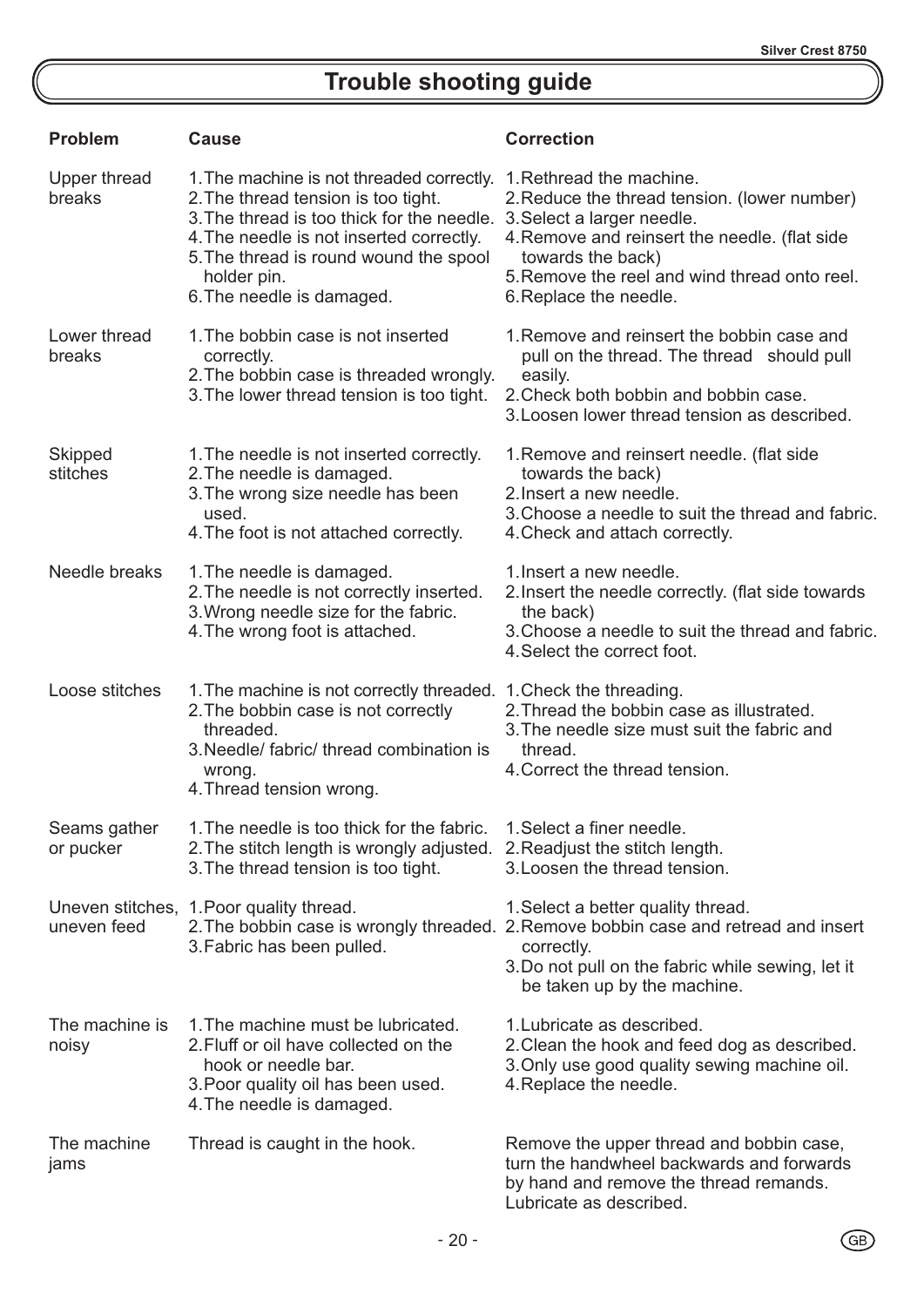### **Disposal**



- Dispose of devices with dangerous defects carefully and ensure that they are no longer used.
- Do not dispose of the device in normal domestic waste.
- This product is produced according to EU directive 2002/96/EC.
- Dispose of the device over a registered waste disposal firm or through your communal waste disposal facility.
- Observe the currently valid regulations. In case of doubt, consult your waste disposal facility.
- Please dispose of all packaging materials in an environmentally friendly manner.

Keep the sewing machine's transport packaging. It may be useful for storing the machine, but is particularly useful if you want to ship the sewing machine for repair. Most instances of damage occur when the machines are being transported.

#### **Technical data** Rated voltage Power rating Dimensions Cable length **Weight Material** Operating elements Display elements Looper system Needle system Interference-free TÜV approved Product guarantees - Machine - Sewing light - Total 220-240V/ 50 Hz 70 Watt 15 Watt 85 Watt Approx. 380 x 305 x 165 mm (W x H x D) Approx. 1,8 m Approx. 1,4 m Approx. 6.8 kg Aluminium / plastic Available Available Available Available 130/705H In acc. with EU Directive Yes 3 years - When handle is folded down - Power cable - Foot control cable - Machine - Mains power switch ON/OFF - Foot control for sewing speed - Stitch display - Sewing light Oscillating Hook

#### **manufacturer:**

**Crown Technics GmbH Lerchenstrasse 2 DE-74226 Nordheim**